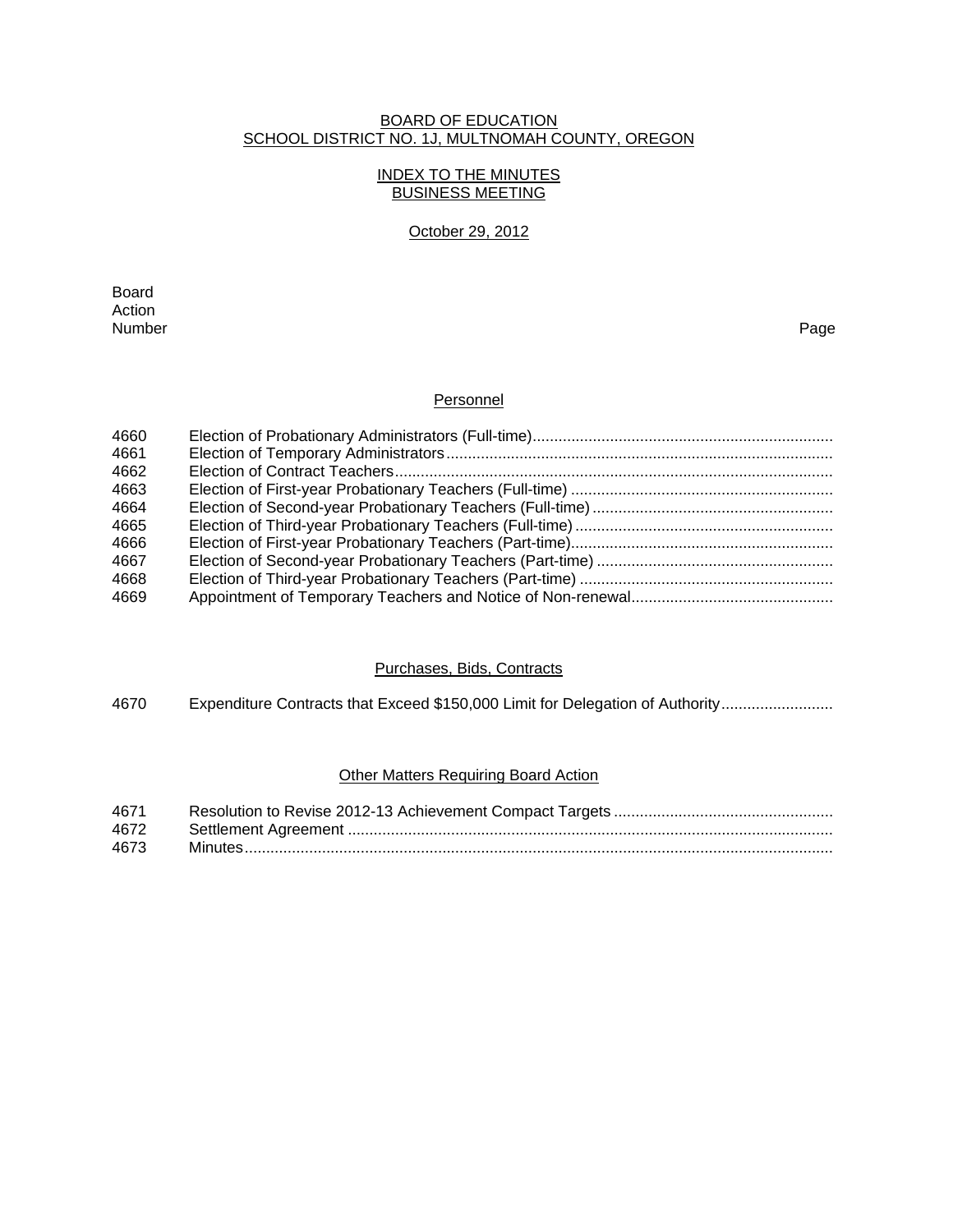#### OFFICE OF THE BOARD OF EDUCATION SCHOOL DISTRICT NO. 1J, MULTNOMAH COUNTY, OREGON BLANCHARD EDUCATION SERVICE CENTER PORTLAND, OREGON

The Regular Meeting of the Board of Education came to order at 6:00pm at the call of Co-Chair Martin Gonzalez in the Board Auditorium of the Blanchard Education Service Center, 501 N. Dixon St, Portland, Oregon.

There were present: Pam Knowles

Ruth Adkins Bobbie Regan Trudy Sargent Martin Gonzalez, Co-Chair Matt Morton Greg Belisle, Co-Chair

Alexia Garcia, Student Representative

**Staff** 

 Carole Smith, Superintendent Jollee Patterson, Board Secretary/General Counsel Caren Huson-Quiniones, Board Senior Specialist

#### **SUPERINTENDENT'S REPORT**

Superintendent Smith announced the new track and field at Roosevelt High School. A video was shown and a proclamation provided to the partners who made the field possible. Superintendent Smith stated that 13 PPS schools had won the "HealthierUS Schools Award. Superintendent Smith commented that PPS enrollment was up by 200 students this year, with the total students being 47,508. A video was shown on the earthquake drill at Roosevelt, and Univision provided PSAs in Spanish on the importance of children learning to read.

Michelle Riddell, Assistant Chief Human Resources Officer, and Bonnie Gray, Recruitment Director, provided a report on Hiring, Assignment and Transfer. This year, 261 new teachers were hired; 20% were teachers of color. We have increased our overall teacher workforce to 17% teachers of color compared to 16% last year. Also this year, we decreased the percentage of teachers placed to 23%.

#### **STUDENT REPRESENTATIVE'S REPORT**

Student Representative Garcia reported that two meetings had been held with the Student Union and that students were still welcome to join. At their second meeting, students were educated on the proposed capital bond and students shared stories about the shape of their schools. At their next meeting, students will discuss nutrition and the teacher evaluation tool.

#### **ACHIEVEMENT COMPACT TARGETS**

Superintendent Smith stated that the Board had discussed this topic at their previous work session.

Director Sargent questioned why we did not have figures for 2011/12 for  $6<sup>th</sup>$  Grade on track which represents attendance. Joe Suggs, Research and Evaluation Director, responded that the Oregon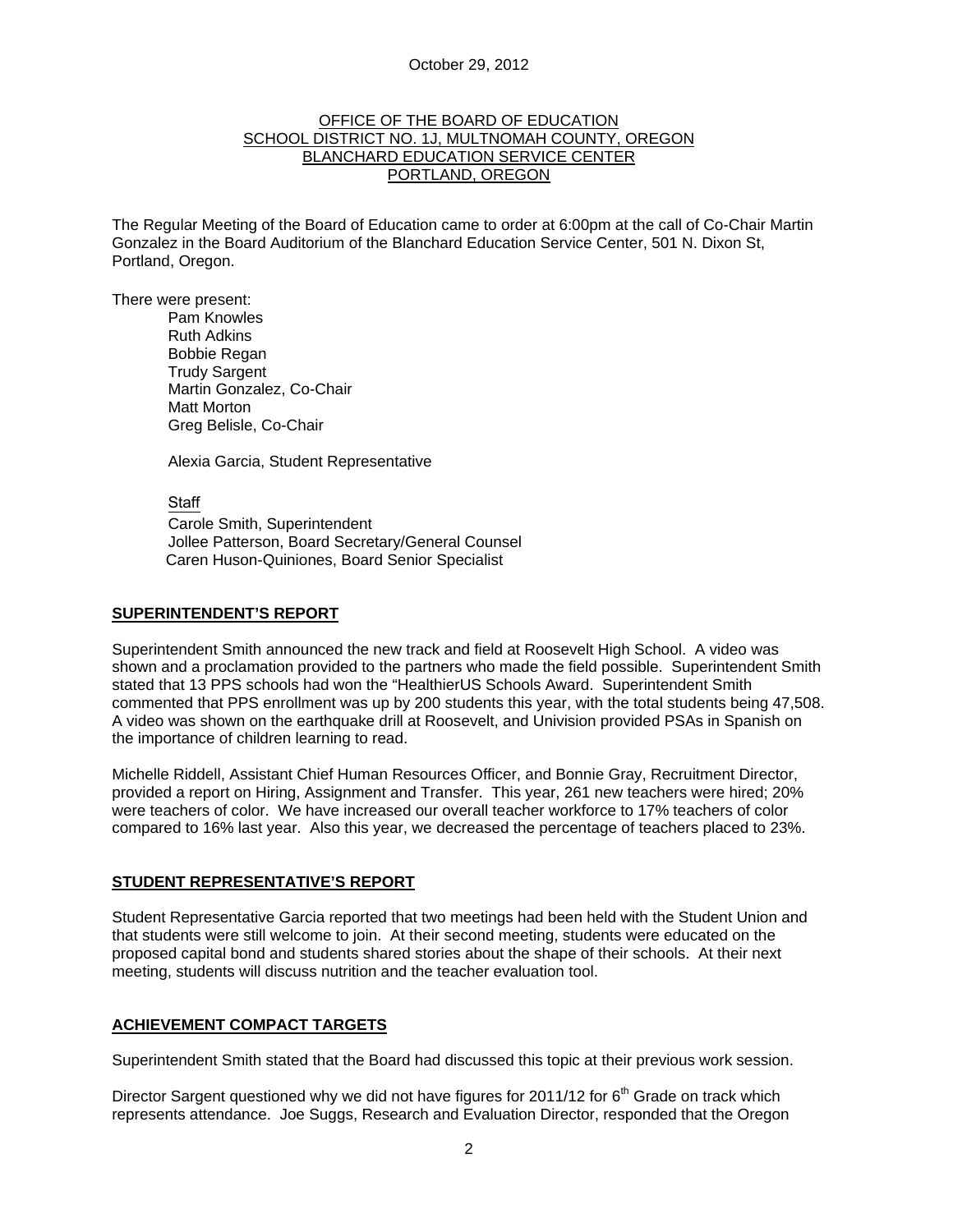Department of Education (ODE) provides data to the district and that they have not updated the attendance 2011/12 data. He could calculate a number, but it may not match ODE's. ODE only provided us data for the 2010/11 school year.

Director Regan stated that in terms of local priorities, she thought we considered the possibility of keeping our  $7<sup>th</sup>$  grade writing priority. Superintendent Smith responded that that subject had gone away completely, but the District was working with other school districts who want that assessment returned. Director Regan asked why we were only looking at a 3% increase in the graduation rate. Superintendent Smith responded that the methodology was used from the White Paper which was the culmination of many districts. PPS has not yet set a target for the graduation rate, so the methodology determined that number. The methodology determined the number based on the back mapping from our current number to get to 100% graduation rate by 2025. Director Sargent commented that she was concerned about setting the graduation target in this manner. This was a high priority for her and the 3% goal was not enough for her. Director Sargent recommended 5% for the goal. Director Knowles asked if we went for the 5% goal, wouldn't all figures that we will be submitting to the state have to be changed. Director Adkins stated that she was not feeling too confident with the state; work is being performed in absence of investment. She has a distrust in this process and would prefer to have more of an internal discussion to see if we want to set a more aggressive milestone. Superintendent Smith commented that, as a District, we will continue to use our 5% goal; to provide another set of numbers in the resolution would be muddying the waters somewhat. Co-Chair Gonzalez agreed that we should keep our numbers separate from the state. Director Knowles questioned what would happen if the District did not meet its goals as provided to the state. Superintendent Smith responded that she did not know and that was why we were being conservative with our numbers. There is a difference between a compliance document with the state and how the District is driving its milestones. We will continue to track both targets. Director Morton concurred, stating that the ODE document is just one of hundreds that we provide to the state; however, none of them have any relationship or bearing on our milestones. The milestones are our aspirational goals and that is what we need to be focused on. Director Morton added that he supports the resolution as written. Co-Chair Gonzalez stated that he did not hear a majority of the Board wanting to change the targets on the ODE document, but there was Board interest in the milestones and making those more visible.

# **ADJOURN**

Co-Chair Gonzalez adjourned the meeting at 7:17pm.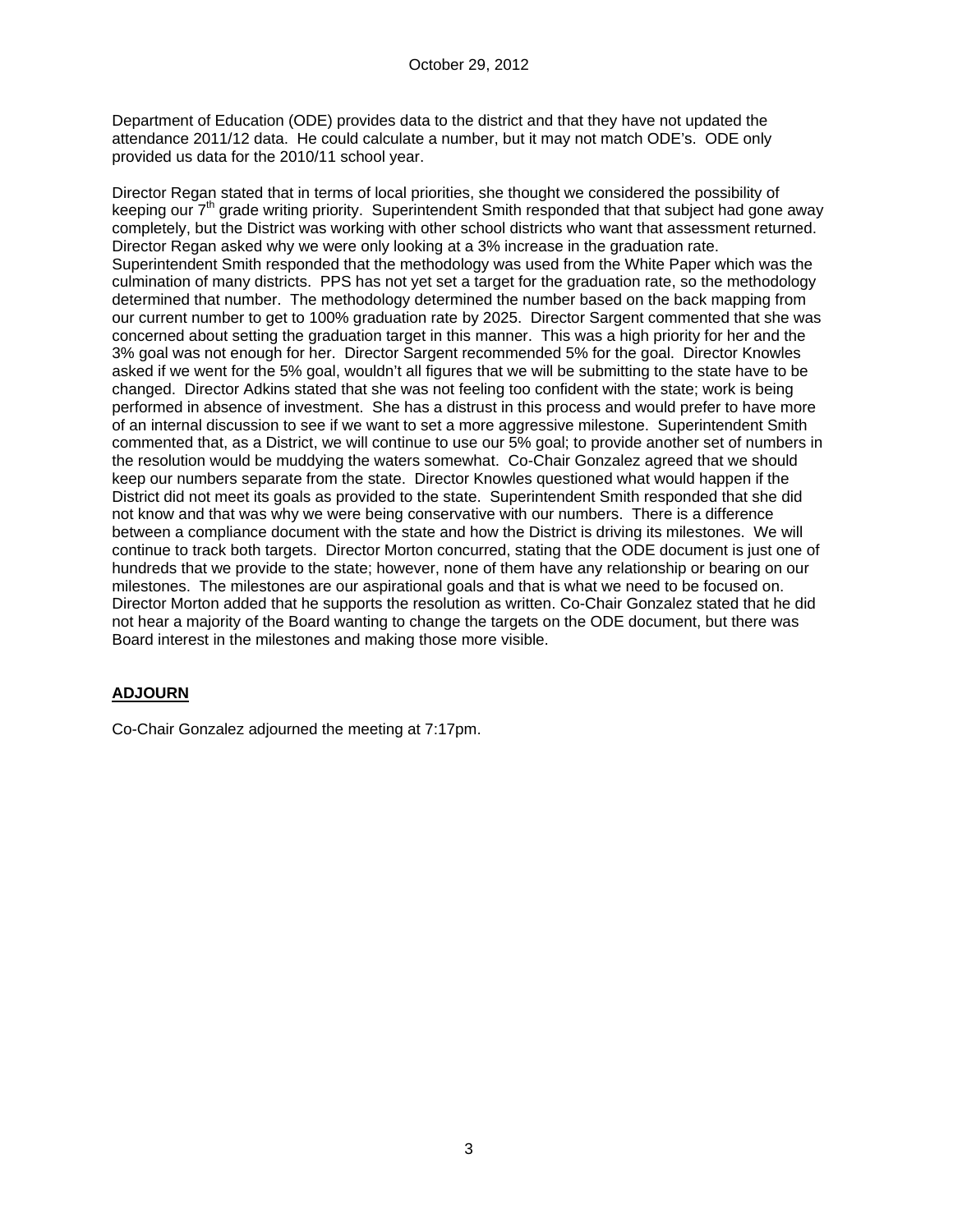# Personnel

The Superintendent RECOMMENDED adoption of the following items:

# Numbers 4660 through 4669

Director Regan moved and Director Sargent seconded the motion to adopt the above numbered items. The motion was put to a voice vote and passed unanimously (vote: 7-yes, 0-no; with Student Representative Garcia voting yes, unofficial).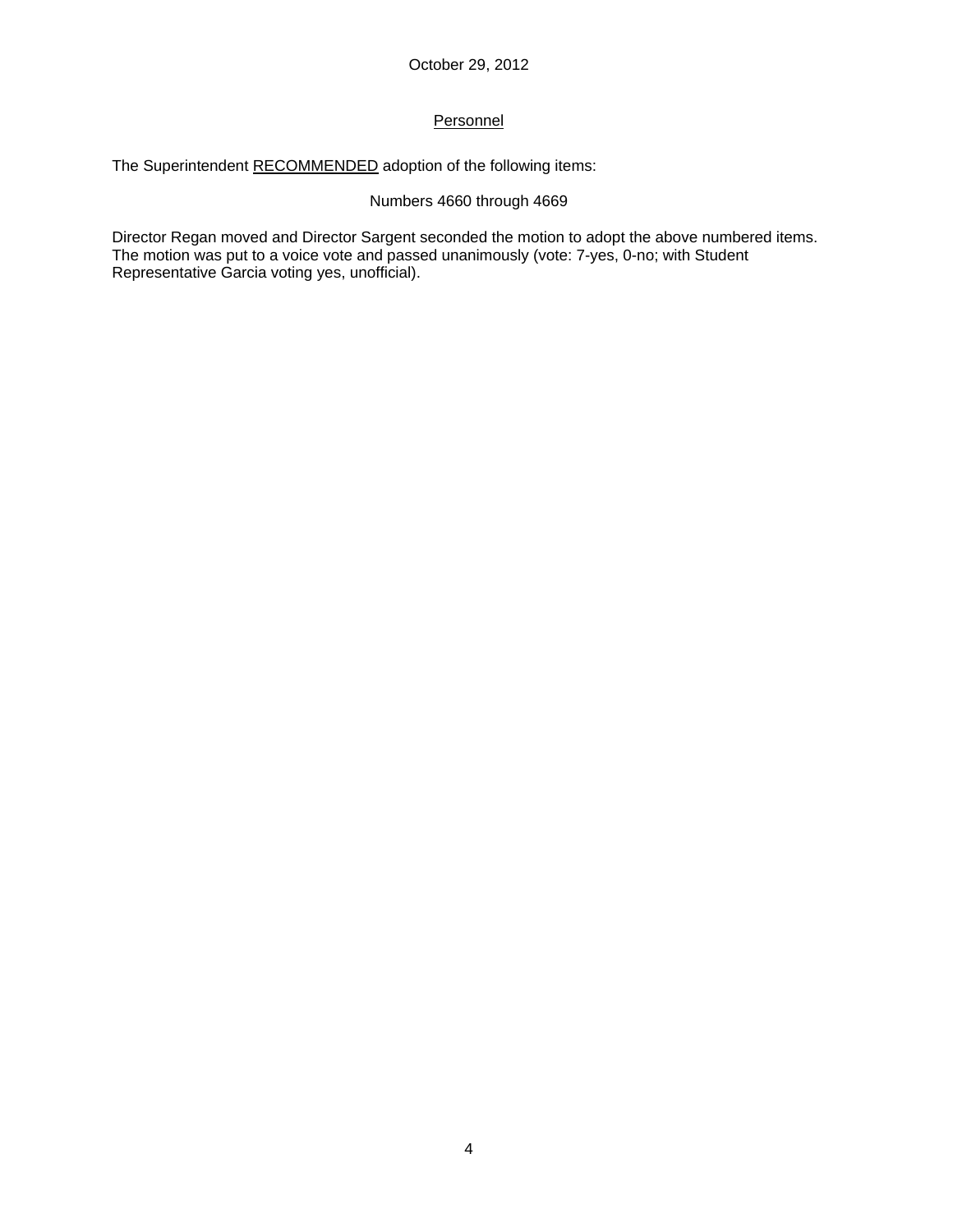#### Election of Probationary Administrators (Full-time)

### **RECITAL**

On the advice of the Chief Human Resources Officer (Interim), the Superintendent recommends that the administrator listed below be elected as a Probationary Administrator.

### **RESOLUTION**

The Board of Education accepts the Superintendent's recommendation, and by this resolution hereby elects as Probationary Administrators for the school year 2012-13 the following persons, subject to the employment terms and conditions set out in the standard form contract approved by legal counsel for the District and to be placed on the applicable Salary Guide that now exists or is hereafter amended:

| <i><b>Full-time</b></i> |                 |        |
|-------------------------|-----------------|--------|
| <b>First</b>            | Last            | ID     |
|                         | Berthoin-       |        |
| Diane                   | Hernandez       | 021119 |
| Lajena                  | Broadous        | 010509 |
| Ayesha                  | Freeman         | 021029 |
| Gladys                  | Garcia          | 021033 |
| Edward                  | Krankowski      | 011066 |
| Joseph                  | LaFountaine     | 020999 |
| Jennifer                | McCalley        | 000893 |
| Kara                    | Mortimer        | 000071 |
| Lisa                    | Newlyn          | 000527 |
| Lydia                   | Poole           | 016349 |
| <b>Brandi</b>           | <b>Streeter</b> | 007887 |
| Chrystal                | Watros          | 002195 |
| Amy                     | Whitney         | 015845 |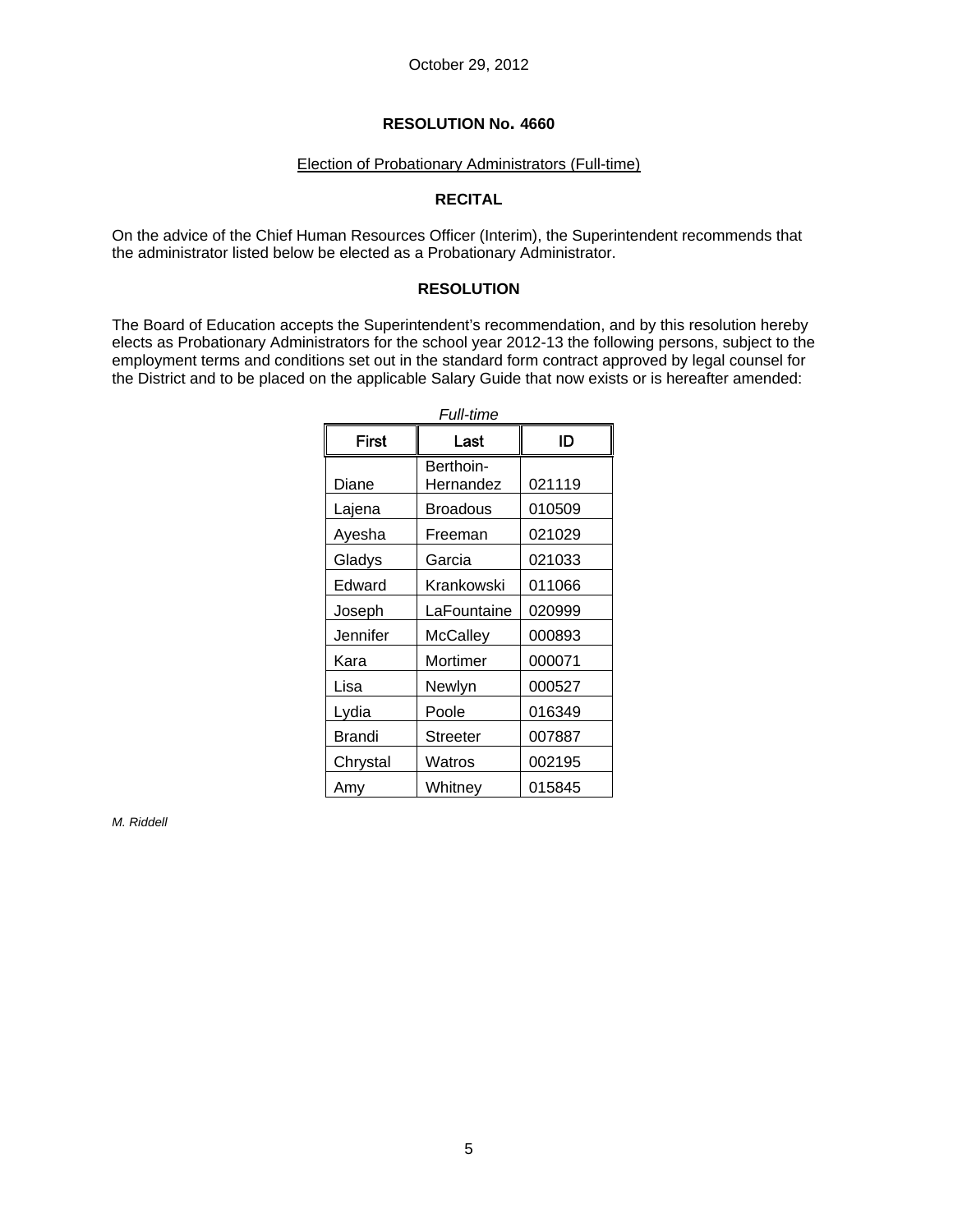#### Election of Temporary Administrators

#### **RECITAL**

The following persons have served or will serve in administrative positions with the District, and the Superintendent recommends them to the Board of Education ("Board") for election as Temporary Administrators.

### **RESOLUTION**

The Board accepts the Superintendent's recommendation and by this resolution hereby elects as Temporary Administrators for the school year 2012-13 the following persons, according to the employment terms and conditions set out in the standard District contract, with all to be placed on the applicable Salary Guide that now exists or is hereafter amended:

| First       | Last      | ID     |
|-------------|-----------|--------|
| John        | Danielson | 005642 |
| Christopher | Gutierrez | 013586 |
| Του         | Meksavanh | 006902 |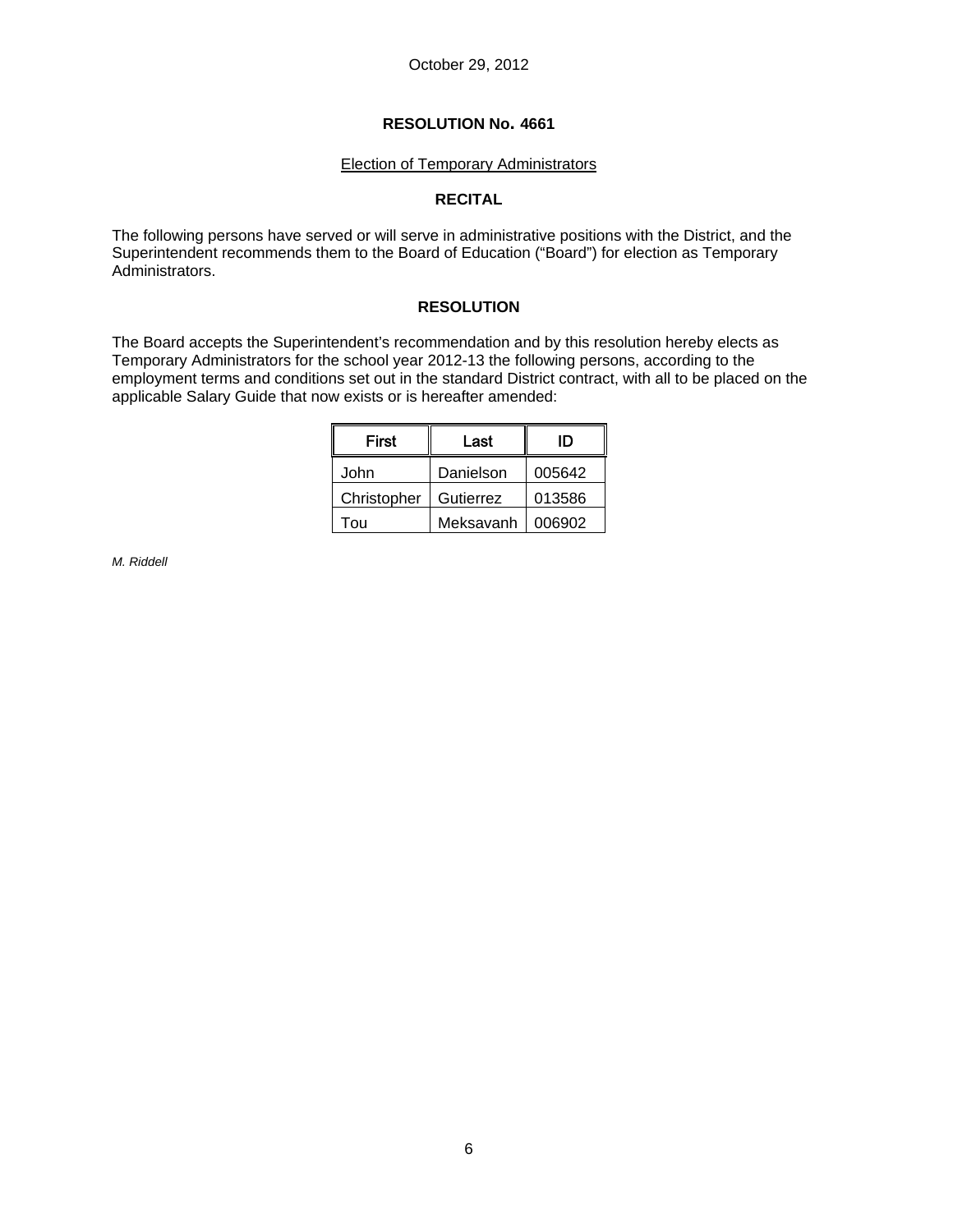#### Election of Contract Teachers

### **RECITAL**

On the advice of the Chief Human Resources Officer (Interim), the Superintendent recommends that the teacher listed below who has been employed by the District as a regularly appointed teacher for three or more successive school years be elected as Contract Teacher.

### **RESOLUTION**

The Board of Education accepts the Superintendent's recommendation**,** and by this resolution hereby elects as a Contract Teachers for the school year 2012-13 the following persons:

| First    | Last   | ID     |
|----------|--------|--------|
| Kristina | Larson | 018933 |
| Jamie    | Larson | 018018 |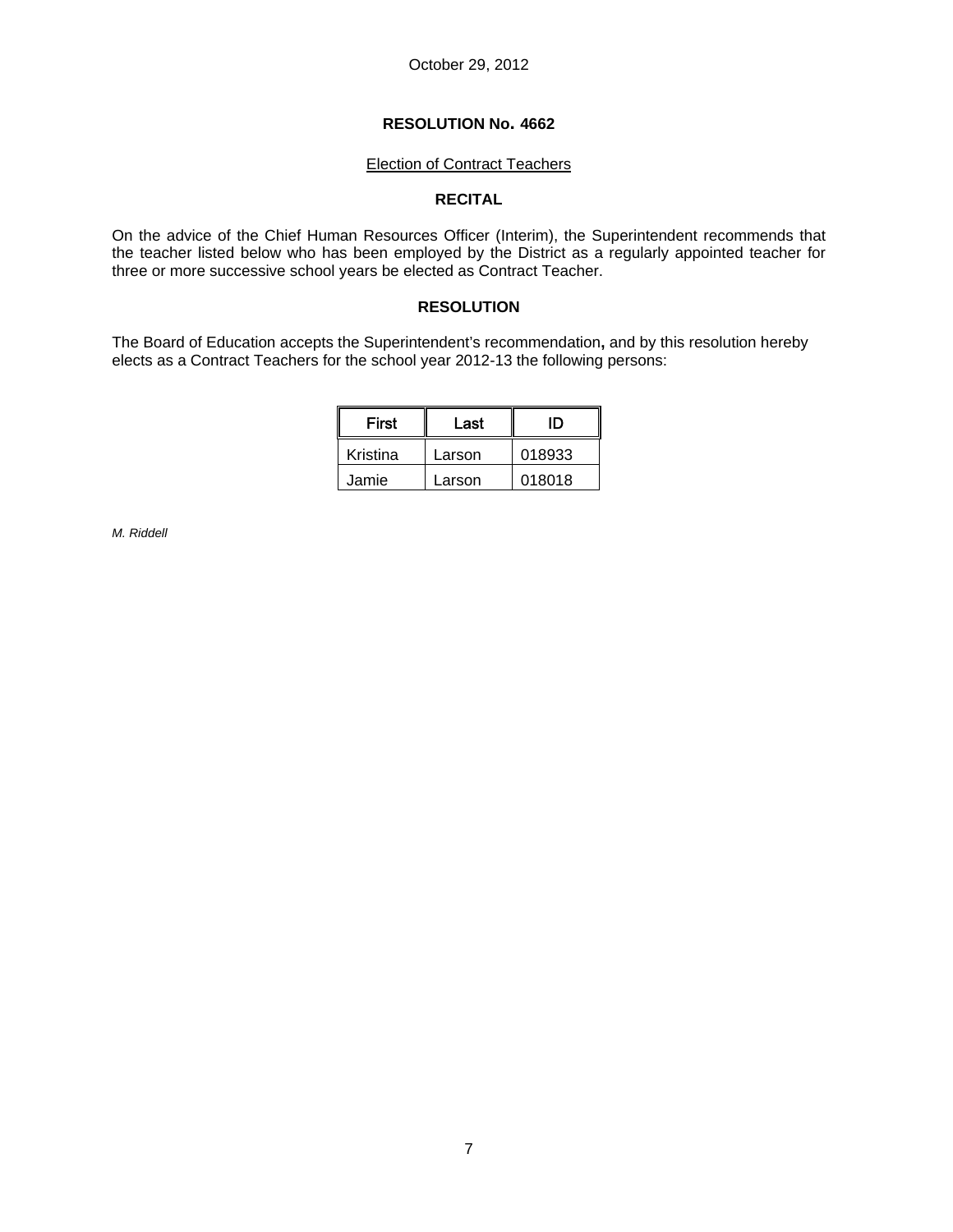## Election of First-year Probationary Teachers (Full-time)

#### **RECITAL**

On the advice of the Chief Human Resources Officer (Interim), the Superintendent recommends that the teacher listed below be elected as a First-year Probationary Teacher.

#### **RESOLUTION**

The Board of Education accepts the Superintendent's recommendation, and by this resolution hereby elects as First-year Probationary Teachers for the school year 2012-13 the following persons, subject to the employment terms and conditions set out in the standard form contract approved by legal counsel for the District and to be placed on the applicable Salary Guide that now exists or is hereafter amended:

| Full-time       |                 |        |  |
|-----------------|-----------------|--------|--|
| <b>First</b>    | Last            | ID     |  |
| Harold          | Acevedo         | 021196 |  |
| Sadie           | Adams           | 021195 |  |
| Lauraine        | Allen           | 019881 |  |
| Keri            | Archer          | 021098 |  |
| Alison          | Borosky         | 020850 |  |
| Anne            | <b>Braia</b>    | 021114 |  |
| Michael         | <b>Brantley</b> | 013010 |  |
| Alicia          | <b>Brislin</b>  | 021171 |  |
| Paul            | <b>Bubl</b>     | 020608 |  |
| Francine        | <b>Buker</b>    | 021244 |  |
| Lily            | Caputo          | 021130 |  |
| Santha          | Cassell         | 007115 |  |
| Katherine       | Chaya           | 020213 |  |
| Jayme           | Coulon          | 021134 |  |
| Michael         | Creighton       | 008129 |  |
| Nathaniel       | Crosman         | 018950 |  |
| Julia           | Cupp            | 020627 |  |
| Sarah           | Daily           | 018185 |  |
| Keri            | Davis           | 021174 |  |
| Galen           | Dickstein       | 019907 |  |
| Margaret        | Dippell         | 018152 |  |
| Jessica         | Doehne          | 019935 |  |
| Amy             | Drew            | 021091 |  |
| Hannelore       | Duncan          | 021172 |  |
| Erika           | Durant          | 021101 |  |
| Mehera-<br>Rosa | Edgar           | 018505 |  |
| Kelly           | English         | 019191 |  |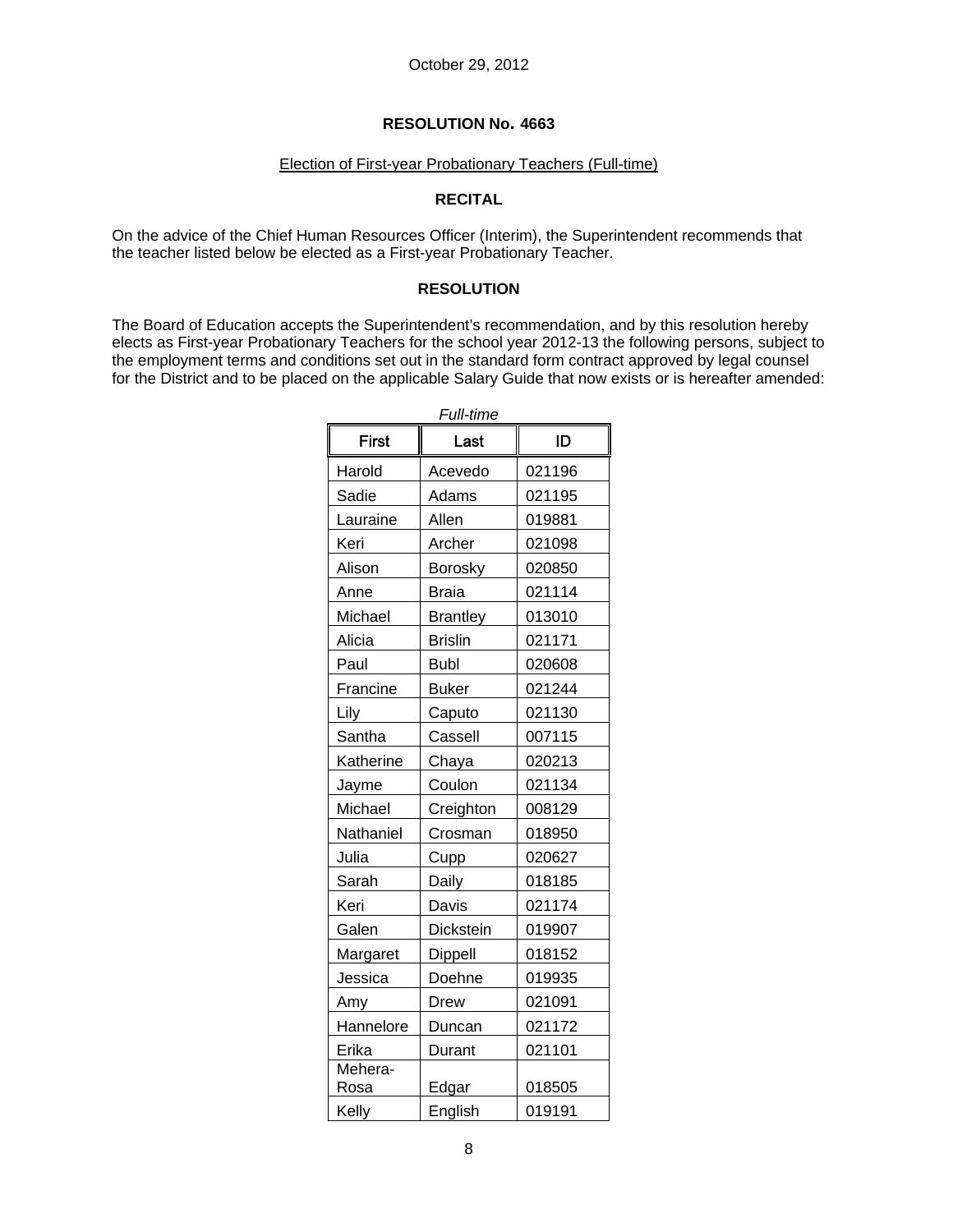| Anna          | Fedorenko         | 021028 |
|---------------|-------------------|--------|
|               | Garcia-           |        |
| Amparo        | Yurchenco         | 021036 |
| Maria         | Gianotti          | 008808 |
| Jacob         | Gold              | 021170 |
| Sarah         | Gonzalez          | 021030 |
| Malia         | Griffin           | 021110 |
| Kathryn       | Grone             | 020693 |
| Frederick     | Groves            | 021129 |
| Allison       | Haight            | 021238 |
| Carolyn       | Hintz             | 011817 |
| Marisa        | Hirata            | 000311 |
| Sabina        | Howard            | 021096 |
| Kara          | Johnson           | 000901 |
| Tawanda       | Jones             | 021136 |
| Oksana        | Karpenko          | 021164 |
| Monica        | Kennedy           | 021078 |
| ReCher        | Kim               | 021106 |
| Theresa       | King              | 021269 |
| David         | Kong              | 021116 |
| Amy           | Kowalski          | 021225 |
| Ashley        | Krill             | 021081 |
| Yomaira       | Lampi             | 002894 |
| Sheree        | LeDoux            | 016237 |
| Sitti         | Lee               | 019087 |
| Mary          | Lloyd             | 019957 |
| Mehira        | Lozano            | 020680 |
| Kathrine      | Mann              | 021163 |
| Elizabeth     | Martin            | 021132 |
| Daisy         | Martinez          | 021103 |
|               | Mitchell          |        |
| Angela        | McVay             | 021139 |
| Michelle      | Moore             | 021079 |
| April         | Mullen<br>Munana- | 021214 |
| Anabel        | Vasquez           | 018540 |
| Thai Van      | Nguyen            | 020641 |
| Jill          | Nicola            | 021097 |
| <b>Brigid</b> | O'Hagan           | 021125 |
| Nicola        | Onnis             | 021250 |
| Cameron       | Oster             | 020618 |
| Marty         | Perez             | 021157 |
| Anthony       | Pernice           | 019212 |
| Grant         | Poujade           | 021182 |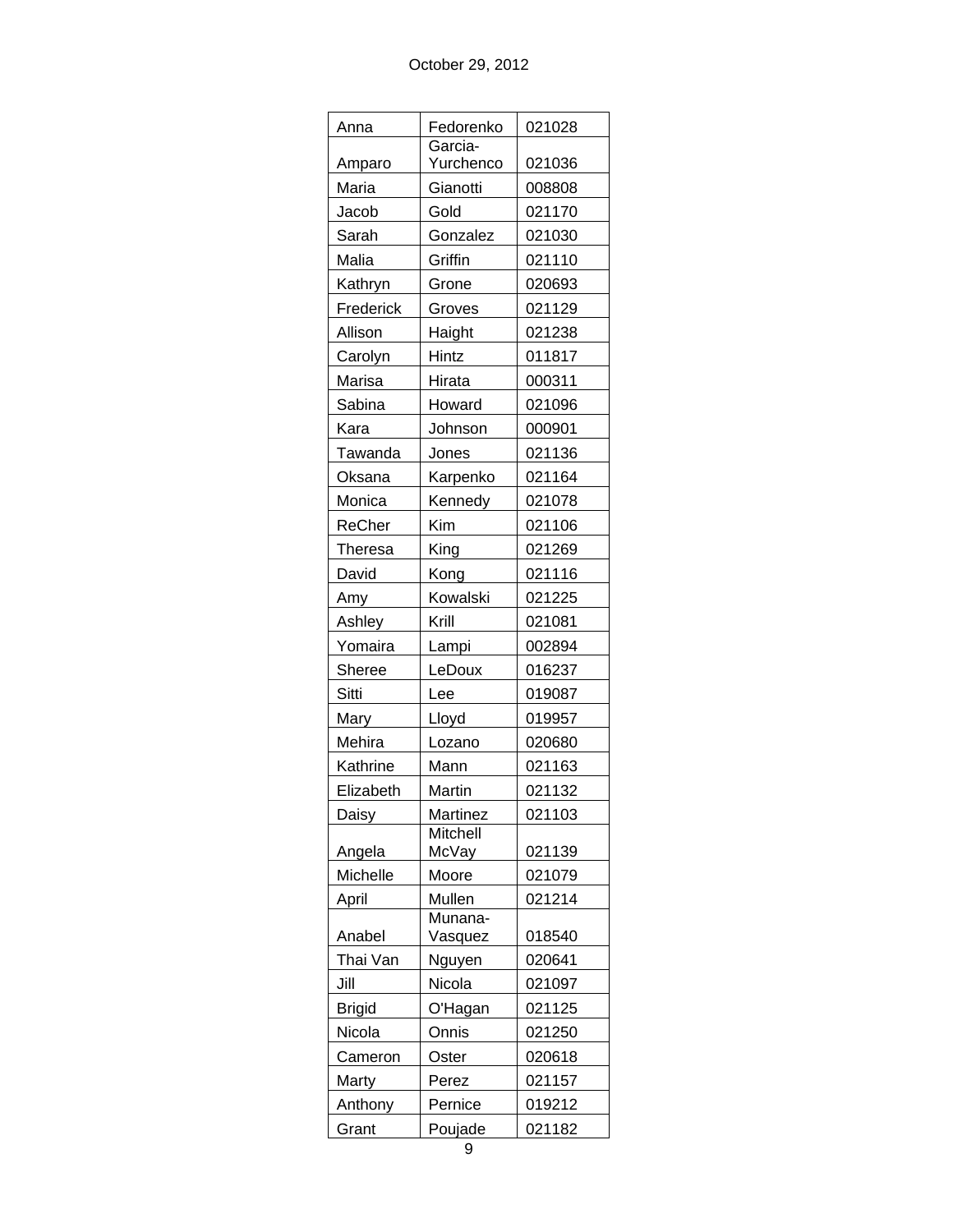| Toshiko       | Rivera                                   | 021108 |
|---------------|------------------------------------------|--------|
| Grace         | Rodgers                                  | 021124 |
| Abigail       | Rotwein                                  | 021082 |
| Laura         | Ruffner                                  | 021095 |
| Shannon       | Russell                                  | 018021 |
| <b>Alexis</b> | Scofield                                 | 015640 |
| Anna          | Selivanova                               | 021027 |
| Heather       | Smith                                    | 017961 |
| Steven        | Smith                                    | 021137 |
| Laramie       | <b>Stabler</b>                           | 017578 |
| Elspeth       | <b>Stanley</b>                           | 021138 |
| Julia         | <b>Stark</b>                             | 021203 |
| Matt          | <b>Stewart</b>                           | 019649 |
| Richard       | Sudermann                                | 021158 |
| Angela        | Taylor                                   | 018745 |
| Jennifer      | Thomas                                   | 021035 |
| Paige         | Thomas                                   | 019958 |
| Ramman        | Turner                                   | 021100 |
| Sara          | Vank                                     | 021162 |
| Jeremy        | $\overline{\mathsf{W}}$ ahl-<br>Stephens | 021131 |
| James         | Ward                                     | 005082 |
| Erica         | Warren                                   | 021168 |
| Jeffrey       | Waters                                   | 021111 |
| Wendi         | Watson                                   | 019053 |
| Mago          | Weston                                   | 021120 |
| Laura         | White                                    | 021099 |
| Amanda        | Winkler                                  | 021167 |
| Susan         | Winn                                     | 021112 |
| Nathan        | Yoder                                    | 021166 |
| Moe           | Yonamine                                 | 020837 |
| Christine     | Yovu                                     | 020953 |
| Karen         | Zwissler                                 | 021080 |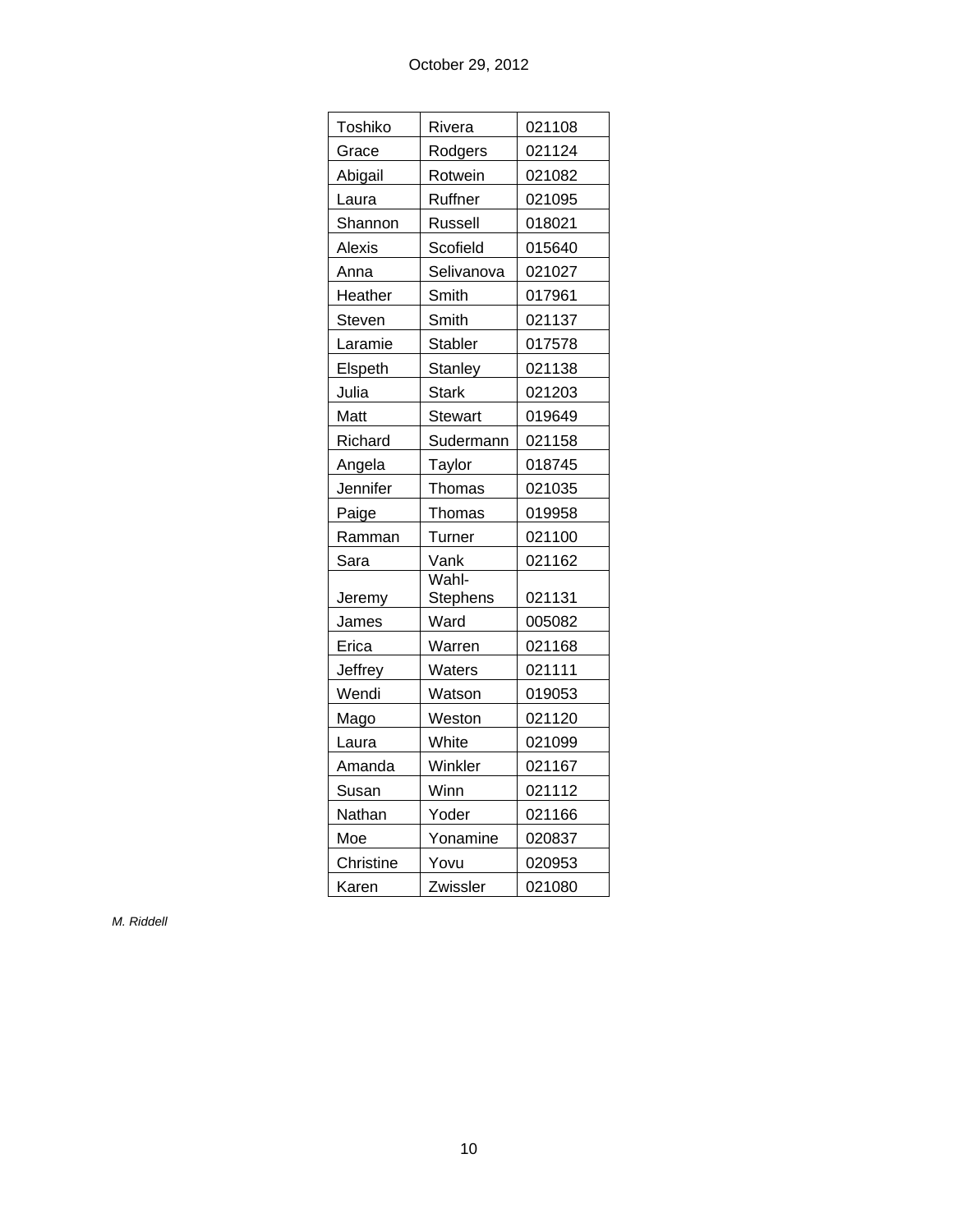## Election of Second-year Probationary Teachers (Full-time)

## **RECITAL**

On the advice of the Chief Human Resources Officer (Interim), the Superintendent recommends that the teachers listed below be elected as Second-year Probationary Teachers.

### **RESOLUTION**

The Board of Education accepts the Superintendent's recommendation, and by this resolution hereby elects as Second-year Probationary Teachers for the school year 2012-13 the following persons, subject to the employment terms and conditions set out in the standard form contract approved by legal counsel for the District and with all to be placed on the applicable Salary Guide that now exists or is hereafter amended:

| <b>First</b> | Last          | ID     |
|--------------|---------------|--------|
| Leslie       | Ankney        | 019858 |
| Erica        | Arthurs       | 020780 |
| Gary         | Bahen         | 020580 |
| Yesenia      | Colon         | 020392 |
| Susanna      | Cronen        | 020600 |
| Darlene      | Daniels       | 020455 |
| Deborah      | Delman        | 020444 |
| Rian         | Ford          | 020027 |
| Jacqueline   | Fransen       | 020569 |
| Kimberly     | Hoffman       | 020230 |
| Mario        | Interian Ucan | 020651 |
| Julia        | Langston      | 017659 |
| Elizabeth    | Lemen         | 009231 |
| Mauria       | McClay        | 016248 |
| Sharon       | Mendels       | 019085 |
| Kayci        | Murray        | 017816 |
| Evelyn       | Rivera        | 020577 |
| Adam         | Sanchez       | 019948 |
| Sarah        | Serven        | 019955 |
| Elise        | Weigandt      | 017945 |
| Tarehna      | Wicker        | 018446 |
| Suzanna      | Wilcox        | 018204 |

*Full-Time*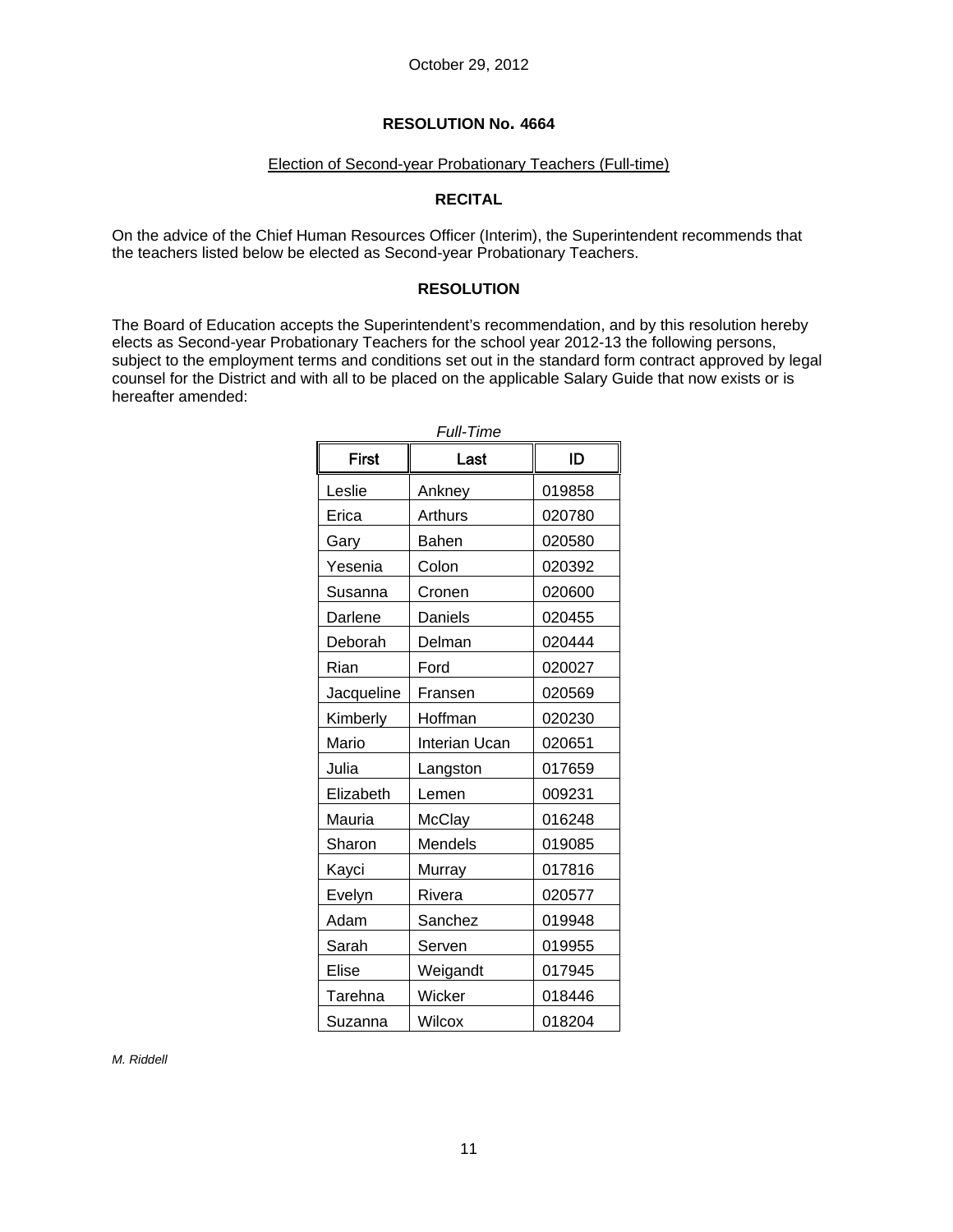## Election of Third-year Probationary Teachers (Full-time)

## **RECITAL**

On the advice of the Chief Human Resources Officer (Interim), the Superintendent recommends that the teachers listed below be elected as Third-year Probationary Teachers.

### **RESOLUTION**

The Board of Education accepts the Superintendent's recommendation, and by this resolution hereby elects as Third-year Probationary Teachers for the school year 2012-13 the following persons, subject to the employment terms and conditions set out in the standard form contract approved by legal counsel for the District and with all to be placed on the applicable Salary Guide that now exists or is hereafter amended:

| <b>Full-Time</b> |            |        |  |
|------------------|------------|--------|--|
| First            | Last       | ID     |  |
| Elisabeth        | Early      | 005236 |  |
| Sarah            | Fredericks | 016959 |  |
| Catherine        | Griesdorn  | 019168 |  |
| Michela          | Grohn      | 018012 |  |
| Claire           | Holm       | 016167 |  |
| Elizabeth        | Maier      | 018016 |  |
| Amy              | Marquardt  | 018120 |  |
| Mackinsey        | Scheller   | 019982 |  |
| Suzanne          | Smith      | 013297 |  |
| Erin             | Thomas     | 018917 |  |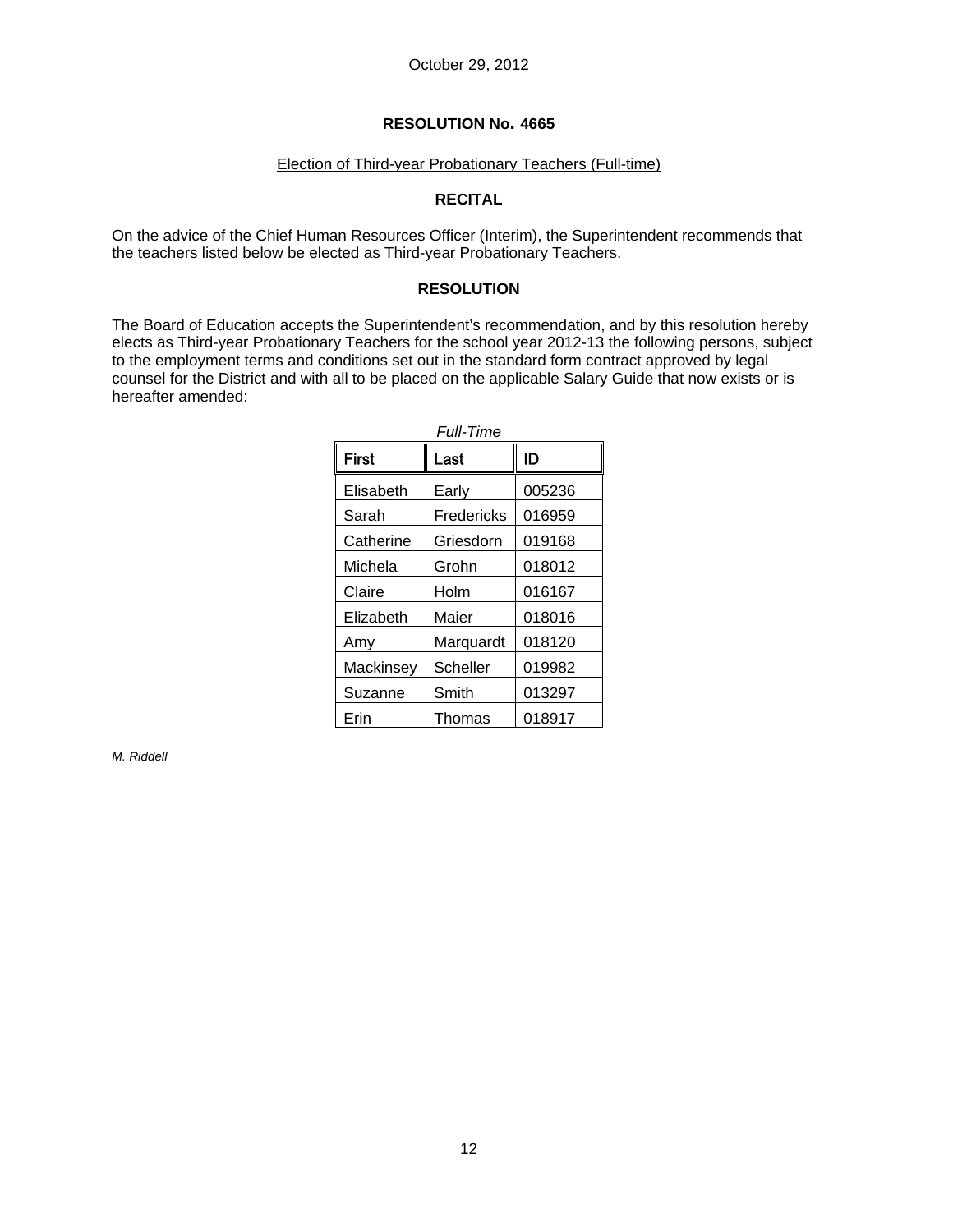#### Election of First-year Probationary Teachers (Part-time)

#### **RECITAL**

On the advice of the Chief Human Resources Officer (Interim), the Superintendent recommends that the teachers listed below be elected as First-year Probationary Teachers.

#### **RESOLUTION**

The Board of Education accepts the Superintendent's recommendation, and by this resolution hereby elects as First-year Probationary Teachers for the school year 2012-13 the following persons, subject to the employment terms and conditions set out in the standard form contract approved by legal counsel for the District and with all to be placed on the applicable Salary Guide that now exists or is hereafter amended:

| <b>First</b>   | Last             | ID     |
|----------------|------------------|--------|
| Renee          | Anderson         | 008462 |
| <b>Barbara</b> | <b>Bagg</b>      | 008191 |
| Aukeem         | <b>Ballard</b>   | 021184 |
| Laura          | Beckman          | 021199 |
| Emily          | <b>Berchier</b>  | 020578 |
| Melynda        | <b>Brand</b>     | 007335 |
| Katherine      | <b>Brandy</b>    | 018047 |
| Jeffrey        | <b>Brislin</b>   | 021122 |
| Jennifer       | <b>Brockmann</b> | 021107 |
| Elsa           | <b>Bush</b>      | 021105 |
| David          | Clingan          | 015576 |
| Katrina        | de Boer          | 021151 |
| Nicole         | Duncan           | 019106 |
| Heidi          | Earle            | 016688 |
| Miki           | Farrell          | 018101 |
| Carolyn        | Fisher           | 007622 |
| Emily          | <b>Hensley</b>   | 021202 |
| Jessica        | Ingraham         | 020639 |
| Alison         | Jessie           | 020559 |
| Tracy          | Kosmecki         | 019701 |
| Durante        | Lambert          | 021181 |
| Samantha       | Lannom           | 021127 |
| Natalie        | Leivant          | 021126 |
| Laura          | Lisensky         | 019995 |
| Deanna         | Marron           | 016728 |
| Kathleen       | Martuza          | 021109 |

*Part-Time*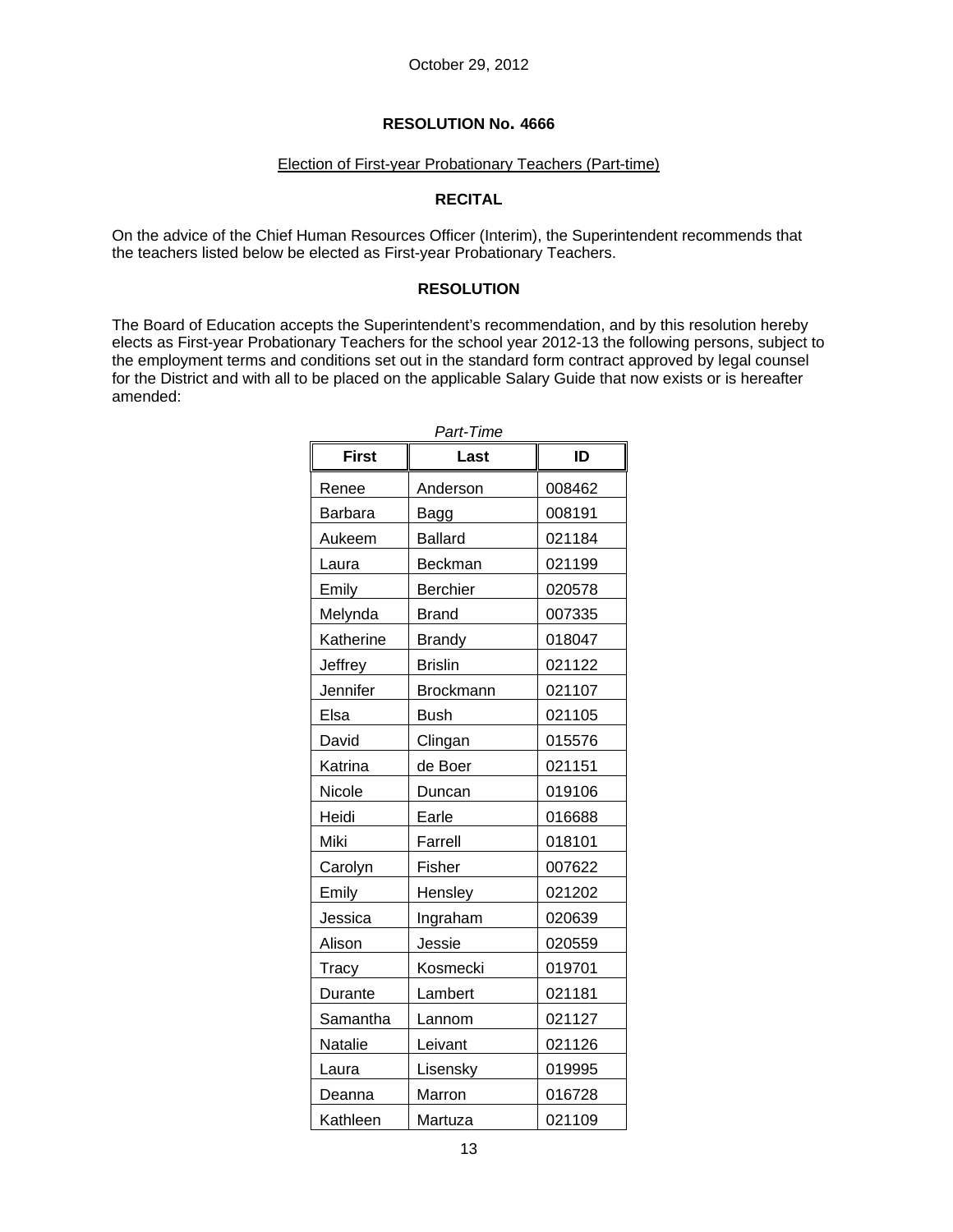| Katie       | Melcher        | 021185 |
|-------------|----------------|--------|
| Jason       | Miller         | 021128 |
| Alyssa      | Minchow        | 019466 |
| Michael     | Moore          | 021201 |
| Catherine   | Mountain       | 021034 |
| Christopher | Pokorny        | 021273 |
| Gregorio    | Rangel         | 020592 |
| Benjamin    | Rudolph        | 020689 |
| April       | Sandoval       | 014895 |
| Allison     | Smith          | 020980 |
| Clara       | Spaulding      | 020909 |
| Barbara     | Thoms          | 021186 |
| Jessica     | Toribio        | 021198 |
| Anna        | Von Rosenstiel | 021104 |
| Michael     | Zibelman       | 021121 |
|             |                |        |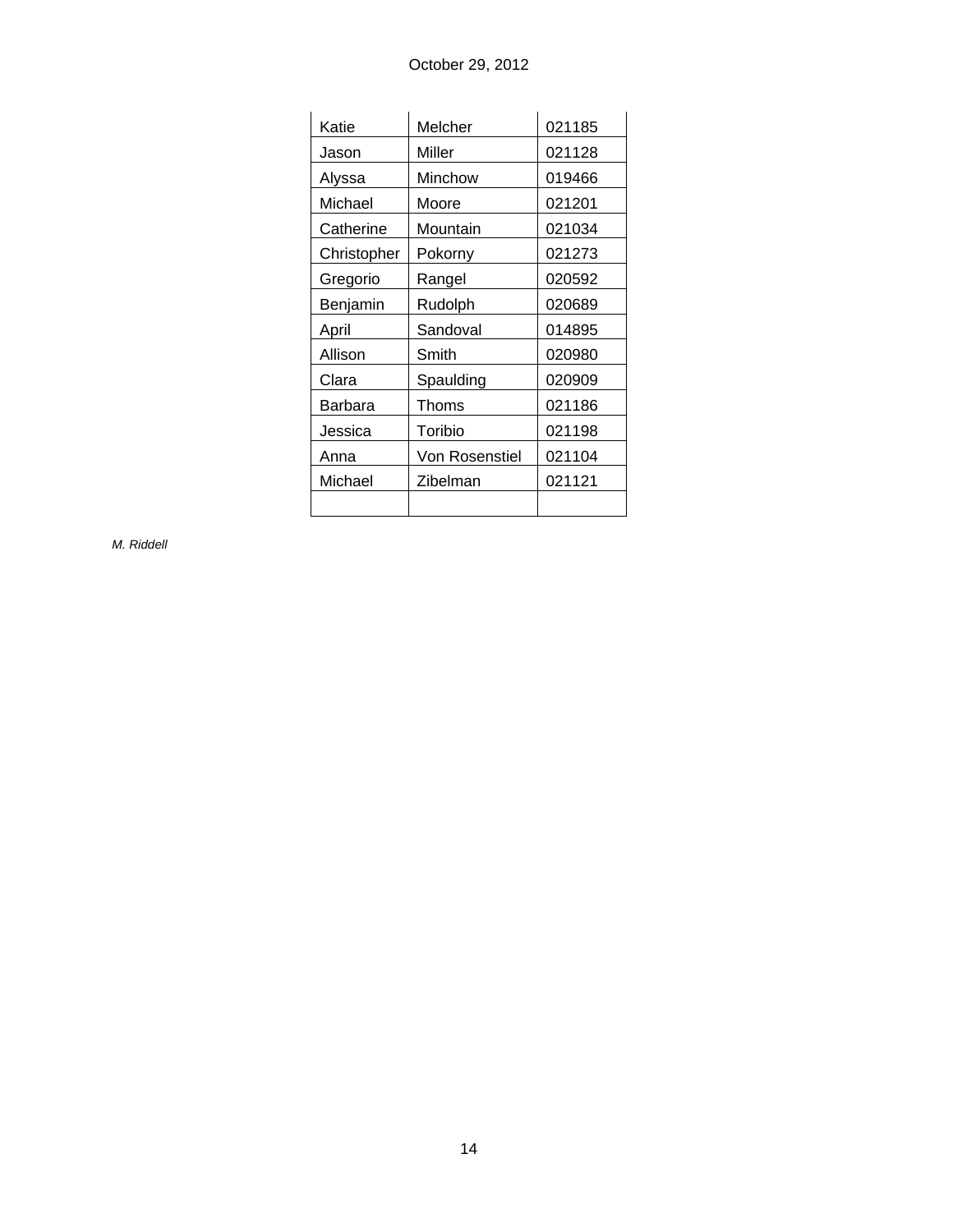## Election of Second-year Probationary Teachers (Part-time)

## **RECITAL**

On the advice of the Chief Human Resources Officer (Interim), the Superintendent recommends that the teachers listed below be elected as Second-year Probationary Teachers.

#### **RESOLUTION**

The Board of Education accepts the Superintendent's recommendation, and by this resolution hereby elects as Second-year Probationary Teachers for the school year 2012-13 the following persons, subject to the employment terms and conditions set out in the standard form contract approved by legal counsel for the District and with all to be placed on the applicable Salary Guide that now exists or is hereafter amended:

| First              | Last         | ID     |  |
|--------------------|--------------|--------|--|
| Lynda              | Battle       | 007066 |  |
| Laresa             | Beck         | 020728 |  |
| Kenneth            | <b>Berry</b> | 005070 |  |
| John               | Carolan      | 020450 |  |
| Katie              | Charlston    | 019088 |  |
| <b>Brooke</b>      | Date         | 000603 |  |
| Reba               | Parker       |        |  |
| Julieanne          | Quigley      |        |  |
| Reinholt<br>Jeremy |              | 017905 |  |
| Barbara<br>Riggin  |              | 020637 |  |

*Part-Time*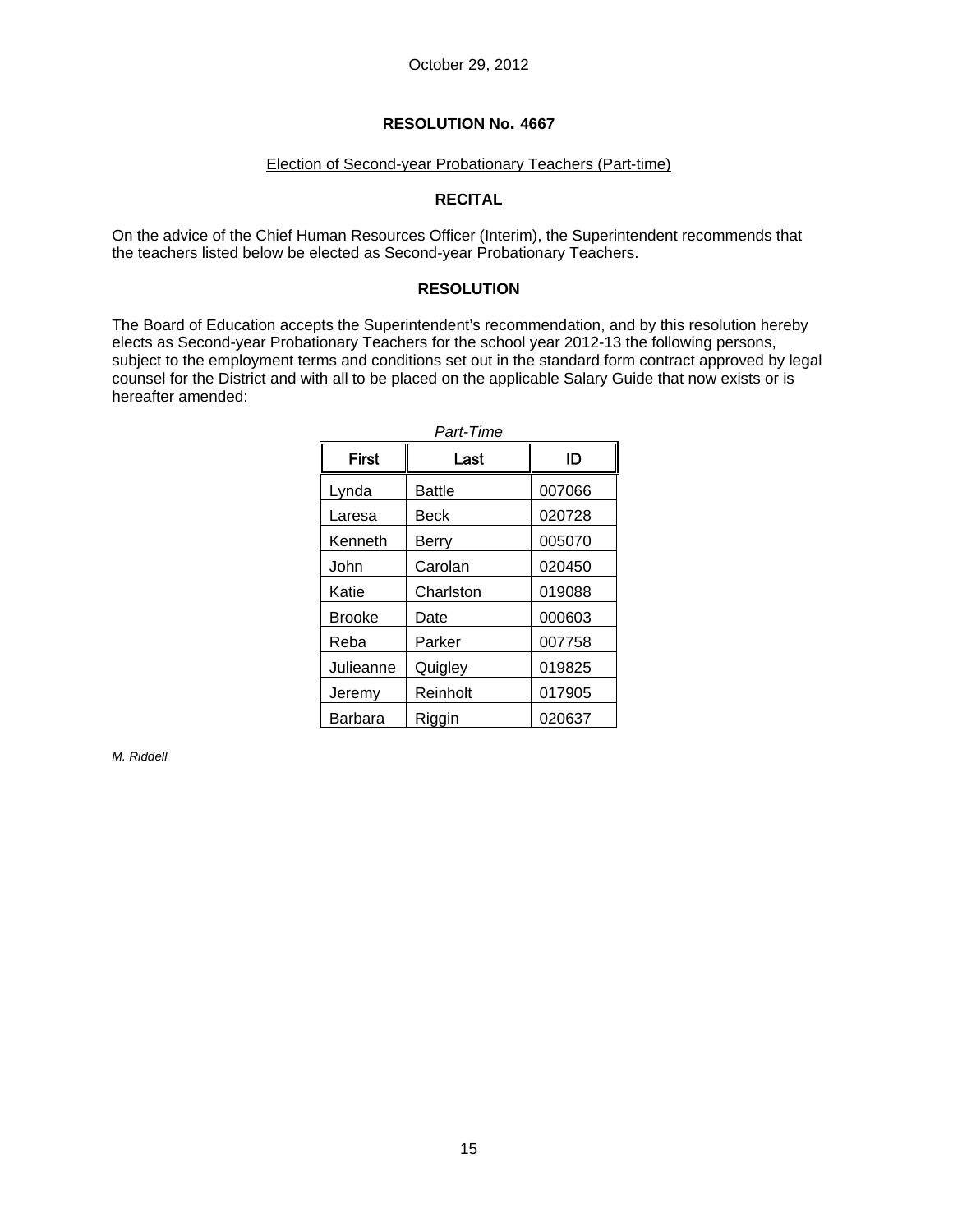## Election of Third-year Probationary Teachers (Part-time)

## **RECITAL**

On the advice of the Chief Human Resources Officer (Interim), the Superintendent recommends that the teachers listed below be elected as Third-year Probationary Teachers.

#### **RESOLUTION**

The Board of Education accepts the Superintendent's recommendation, and by this resolution hereby elects as Third-year Probationary Teachers for the school year 2012-13 the following persons, subject to the employment terms and conditions set out in the standard form contract approved by legal counsel for the District and with all to be placed on the applicable Salary Guide that now exists or is hereafter amended:

| Part-Time |          |        |  |
|-----------|----------|--------|--|
| First     | Last     | ID     |  |
| Elaine    | Mullen   | 007388 |  |
| Gregory   | Glascock | 017548 |  |
| Kianne    | Noakes   | 018013 |  |
| Marcy     | Sullwold | 019786 |  |
| Shauna    | Ewing    | 019749 |  |

16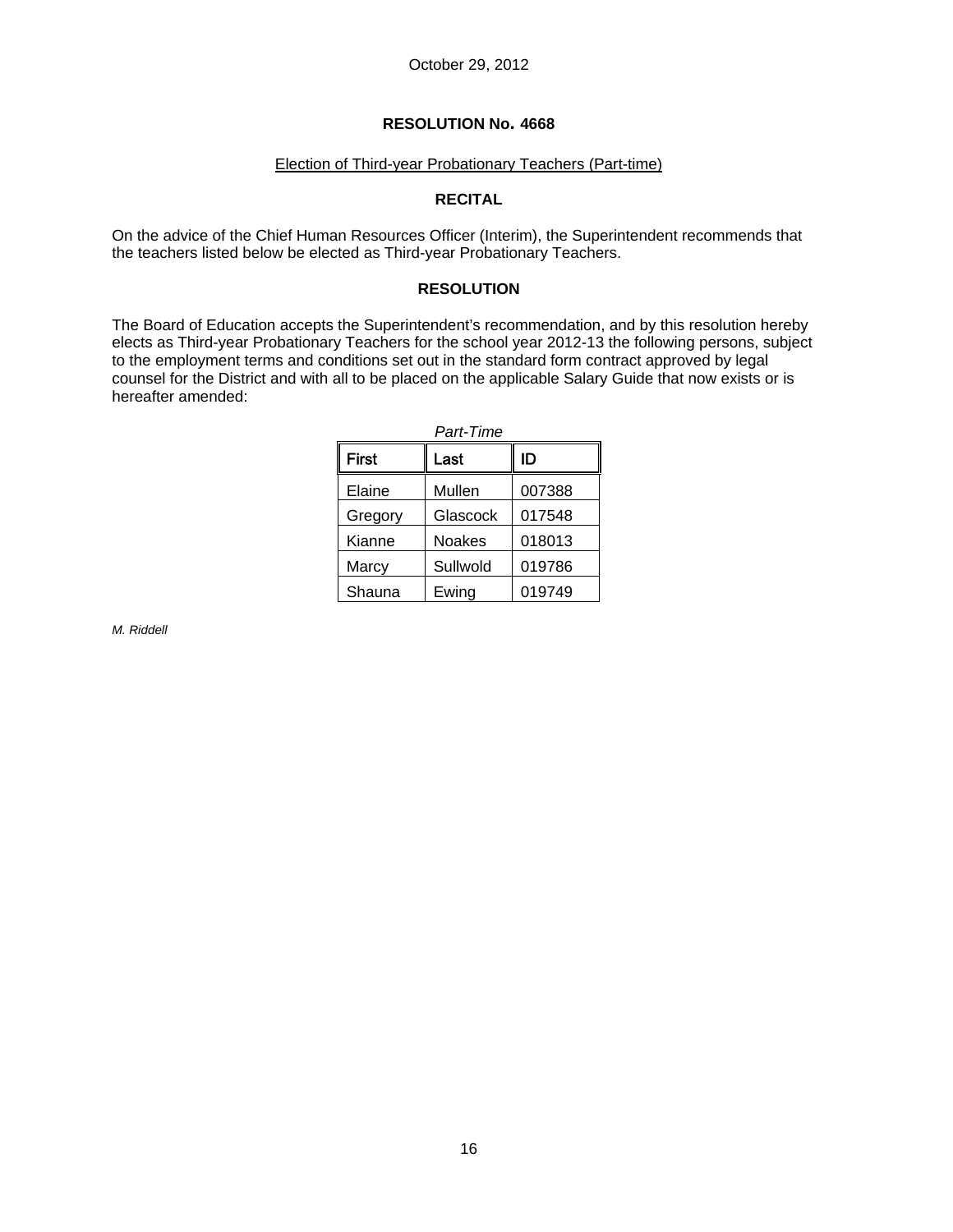## Appointment of Temporary Teachers and Notice of Non-renewal

## **RESOLUTION**

The Board of Education accepts the recommendation to designate the following persons as temporary teachers for the term listed below. These temporary contracts will not be renewed beyond their respective termination dates because the assignments are temporary and District does not require the teachers' services beyond completion of their respective temporary assignments.

| <b>First</b> | Last          | ID     | <b>Eff. Date</b> | <b>Term Date</b> |
|--------------|---------------|--------|------------------|------------------|
| Marni        | Afryl         | 015818 | 2012-08-16       | 2012-11-27       |
| Sarah        | Arrington     | 006769 | 2012-08-29       | 2013-06-19       |
| <b>Brian</b> | <b>Beadle</b> | 019942 | 2012-09-25       | 2013-06-19       |
| Dawn         | Bolgioni      | 019956 | 2012-08-16       | 2013-06-19       |
| Alicia       | <b>Brown</b>  | 021180 | 2012-08-16       | 2013-06-19       |
| Elizabeth    | <b>Buelow</b> | 020609 | 2012-08-29       | 2012-11-10       |
| Jonah        | Carpenter     | 021332 | 2012-10-15       | 2013-06-19       |
| Kathryn      | Cates         | 019281 | 2012-09-25       | 2013-06-19       |
| Nancy        | Chang         | 006642 | 2012-09-05       | 2013-06-19       |
| Tracy        | Christensen   | 015633 | 2012-10-15       | 2013-06-19       |
| Angela       | Dillingham    | 019443 | 2012-08-29       | 2013-01-02       |
| Candace      | Dodak         | 018956 | 2012-08-29       | 2013-06-19       |
| Christopher  | Doherty       | 020551 | 2012-08-16       | 2013-02-14       |
| Kelly        | Edwards       | 019978 | 2012-08-29       | 2013-06-19       |
| John         | Eisemann      | 021268 | 2012-09-05       | 2013-06-19       |
| Glenn        | Elliott       | 019985 | 2012-08-29       | 2013-06-19       |
| Jill         | Erickson      | 017075 | 2012-08-29       | 2013-06-19       |
| Kelly        | Fale          | 019999 | 2012-08-16       | 2012-11-24       |
| Aaron        | Finley        | 016888 | 2012-08-29       | 2012-12-15       |
| Daniel       | Foster        | 007799 | 2012-09-06       | 2012-11-14       |
| Eva          | Fraser        | 019323 | 2012-08-16       | 2013-06-19       |
| Westin       | Freeman       | 021303 | 2012-09-28       | 2013-06-19       |
| Sarah        | Gaynor        | 015028 | 2012-08-29       | 2012-11-14       |
| Christopher  | Gifford       | 021169 | 2012-08-16       | 2013-06-19       |
| John         | Gordon        | 019210 | 2012-08-29       | 2012-12-15       |
| Jens         | Hauge         | 021200 | 2012-09-04       | 2012-11-27       |
| Megan        | Hinrichs      | 021270 | 2012-09-17       | 2013-06-19       |
| Georgene     | Inaba         | 003182 | 2012-08-29       | 2012-11-22       |
| Tara         | Keeler        | 018125 | 2012-09-13       | 2013-06-19       |
| David        | Kennedy       | 021156 | 2012-08-16       | 2013-06-19       |
| Lauren       | Kern          | 018963 | 2012-08-29       | 2013-06-19       |
| Tracy        | Klosterman    | 015335 | 2012-08-16       | 2013-06-19       |
| Tina         | Lamanna       | 017138 | 2012-09-05       | 2013-06-19       |
| Patrick      | Lind          | 021102 | 2012-08-16       | 2013-06-19       |
| Michelle     | Lloyd         | 020283 | 2012-08-16       | 2013-06-19       |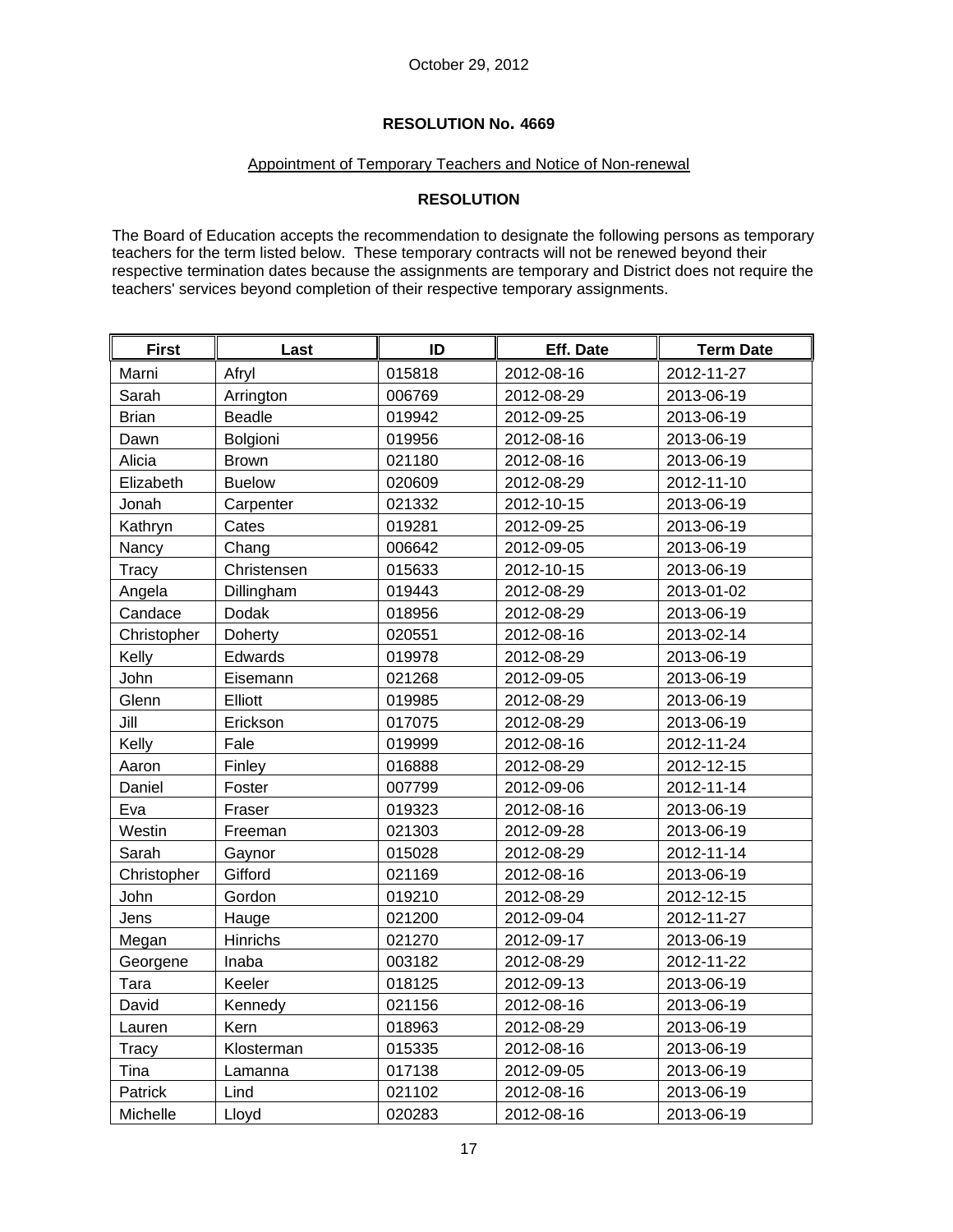| Elizabeth | Markovich       | 017875 | 2012-08-16 | 2013-06-19 |
|-----------|-----------------|--------|------------|------------|
| Nicholas  | McCarthy        | 015509 | 2012-09-11 | 2012-12-15 |
| Megan     | McCracken       | 019569 | 2012-08-29 | 2013-06-19 |
| James     | McGlotten       | 020643 | 2012-08-16 | 2013-06-19 |
| Da'Anyel  | McKelvey        | 014152 | 2012-08-29 | 2013-06-19 |
| Kathryn   | Moore           | 000211 | 2012-08-16 | 2013-06-19 |
| Kathryn   | Mouery          | 020810 | 2012-08-28 | 2012-12-15 |
| Deborah   | Munoz           | 019697 | 2012-08-29 | 2013-06-19 |
| Sarah     | Mussio          | 019096 | 2012-08-16 | 2013-06-19 |
| Diane     | <b>Ness</b>     | 018102 | 2012-08-29 | 2013-06-19 |
| May       | Ohara           | 021159 | 2012-08-16 | 2013-06-19 |
| Sarah     | Parker-Guizar   | 016161 | 2012-09-27 | 2013-06-18 |
| Carol     | Passey          | 012985 | 2012-09-24 | 2012-12-08 |
| Carol     | Passey          | 012985 | 2012-09-24 | 2012-12-08 |
| Francisco | Perez-Rodriguez | 021243 | 2012-08-29 | 2013-06-19 |
| Irene     | Petersen        | 015110 | 2012-08-29 | 2013-06-19 |
| David     | Pierce          | 019939 | 2012-09-06 | 2012-11-17 |
| Sandra    | Robles          | 021345 | 2012-10-11 | 2013-06-19 |
| Victoria  | Rodgers         | 020960 | 2012-08-16 | 2013-06-19 |
| Lori      | Ryan            | 021160 | 2012-08-16 | 2013-06-19 |
| Deidre    | Senders         | 018957 | 2012-08-16 | 2013-01-02 |
| Nozomi    | Senga           | 019015 | 2012-08-31 | 2012-11-01 |
| Kathleen  | Shipley         | 012852 | 2012-08-16 | 2013-06-19 |
| Amanda    | Smith           | 012093 | 2012-09-06 | 2013-06-15 |
| Calvin    | Smith           | 016085 | 2012-08-16 | 2013-06-19 |
| Susan     | Stahl           | 003419 | 2012-08-20 | 2012-11-22 |
| Jillian   | Stone           | 014821 | 2012-08-16 | 2013-06-22 |
| Jody      | Swan            | 021179 | 2012-08-30 | 2013-06-19 |
| Arelys    | Thompson        | 020579 | 2012-10-22 | 2012-12-02 |
| Robin     | Tiller          | 021165 | 2012-08-16 | 2013-06-19 |
| Suzanne   | Toole           | 007765 | 2012-08-16 | 2013-06-22 |
| Jeannette | Valentin-Alonso | 021161 | 2012-08-16 | 2013-06-19 |
| Kyla      | Walker          | 020459 | 2012-08-29 | 2013-06-19 |
| Shawna    | Wheeler         | 021175 | 2012-08-16 | 2013-06-19 |
| Shawna    | Wheeler         | 021175 | 2012-09-04 | 2013-06-19 |
| Linda     | White           | 018479 | 2012-09-24 | 2013-02-24 |
| Katherine | Wich            | 021014 | 2012-08-16 | 2013-06-19 |
| Elenoir   | WilderTack      | 018959 | 2012-08-16 | 2012-12-15 |
| Amanda    | Wood            | 020678 | 2012-08-29 | 2013-06-19 |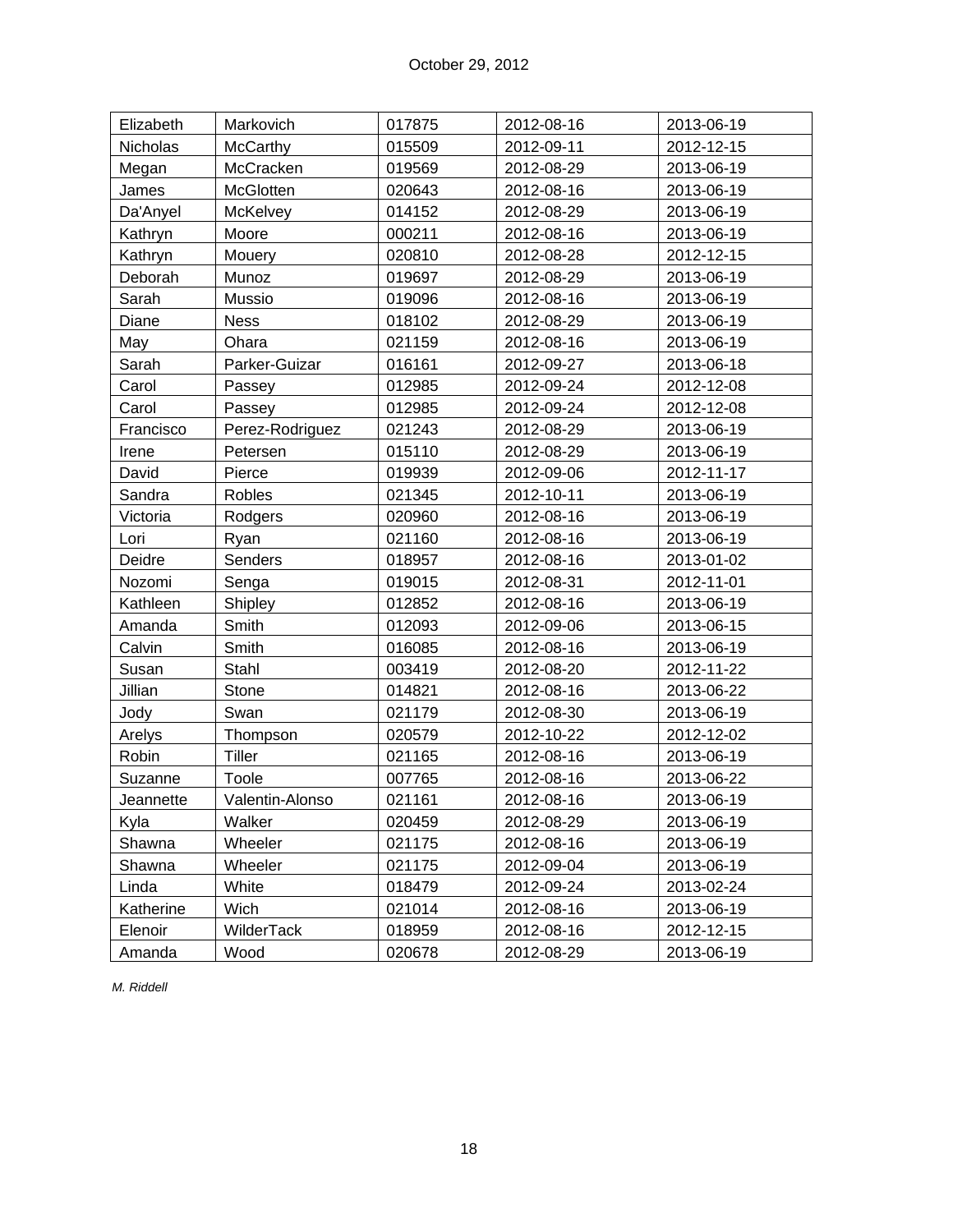# Purchases, Bids, Contracts

The Superintendent RECOMMENDED adoption of the following item:

### Number 4670

Director Regan moved and Director Sargent seconded the motion to adopt the above numbered items. The motion was put to a voice vote and passed unanimously (vote: 7-yes, 0-no; with Student Representative Garcia voting yes, unofficial).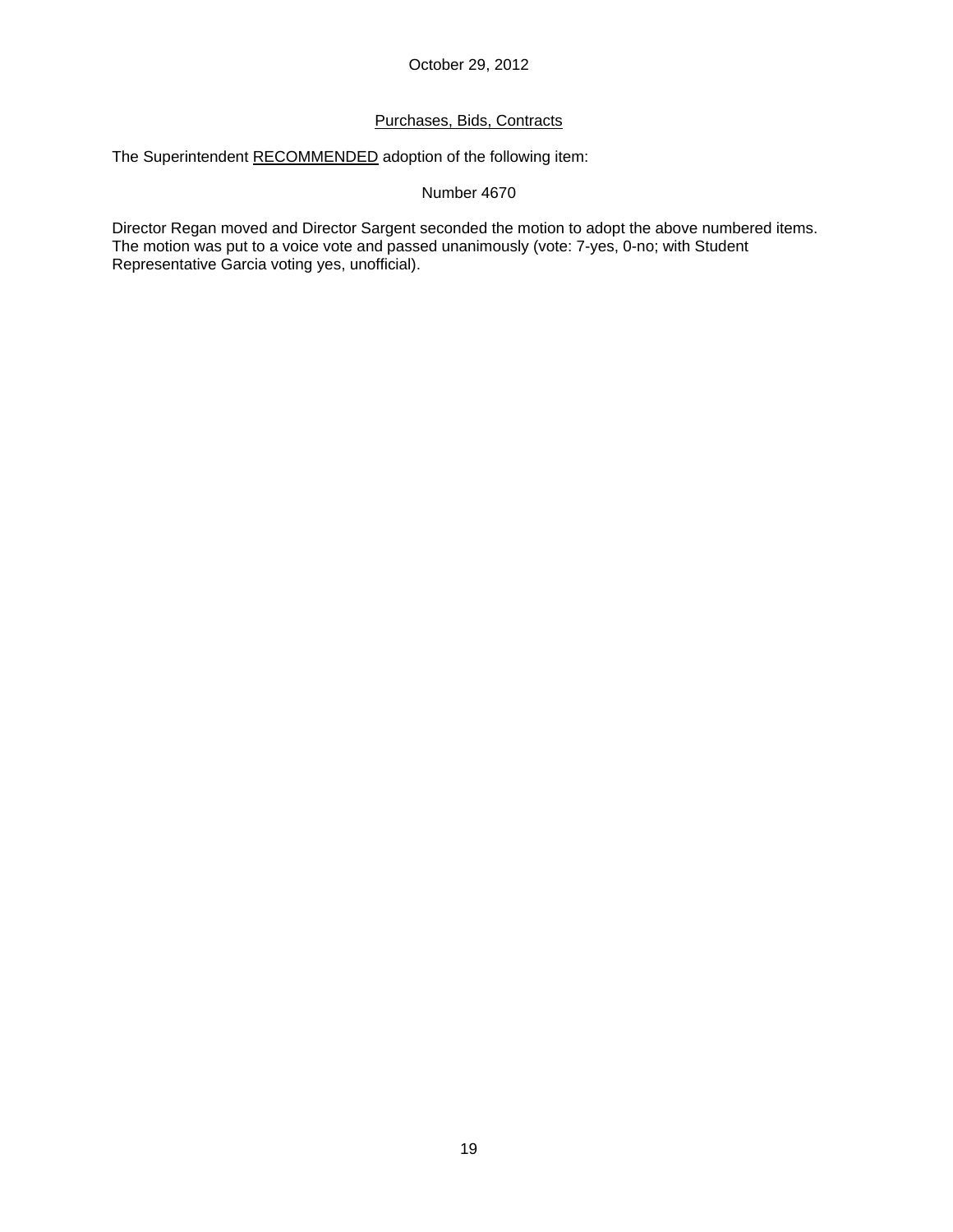#### Expenditure Contracts that Exceed \$150,000 for Delegation of Authority

## **RECITAL**

Portland Public Schools ("District") Public Contracting Rules PPS-45-0200 ("Authority to Approve District Contracts; Delegation of Authority to Superintendent") requires the Board of Education ("Board") enter into contracts and approve payment for products, materials, supplies, capital outlay, equipment, and services whenever the total amount exceeds \$150,000 per contract, excepting settlement or real property agreements. Contracts meeting this criterion are listed below.

### **RESOLUTION**

The Superintendent recommends that the Board approve these contracts. The Board accepts this recommendation and by this resolution authorizes the Deputy Clerk to enter into agreements in a form approved by General Counsel for the District.

| <b>Contractor</b>                           | <b>Contract Term</b>            | <b>Contract Type</b>                    | <b>Description of Services</b>                                                                                                                                                                       | Contract<br>Amount | Responsible<br>Administrator,<br><b>Funding Source</b>     |
|---------------------------------------------|---------------------------------|-----------------------------------------|------------------------------------------------------------------------------------------------------------------------------------------------------------------------------------------------------|--------------------|------------------------------------------------------------|
| Perdue Farms, Inc.                          | 10/08/12                        | Purchase Order<br>PO 110375             | District-wide: Purchase of<br>diverted commodity<br>processed chicken, as<br>needed.                                                                                                                 | \$290,000          | G. Grether-Sweeney<br><b>Fund 202</b><br>Dept. 5570        |
| Camp Fire<br>Columbia Council               | 10/01/12<br>through<br>09/30/13 | Personal<br><b>Services</b><br>PS 59407 | Former Marshall Campus &<br>Roosevelt HS: After-school<br>tutoring and mentorship<br>services for ~340 academic<br>priority 6th-8th grader at four<br>Marshall and four Roosevelt<br>feeder schools. | \$515,682          | S. Higgens<br><b>Fund 205</b><br>Dept. 5485<br>Grant G1116 |
| Open Meadow<br>Alternative Schools.<br>Inc. | 10/01/12<br>through<br>09/30/13 | Personal<br><b>Services</b><br>PS 59xxx | Franklin & Roosevelt HS:<br>Step Up after-school tutoring,<br>advocacy, mentorship, and<br>related services for identified<br>academic priority students.                                            | \$295,142          | S. Higgens<br><b>Fund 205</b><br>Dept. 5485<br>Grant G1116 |
| Open Meadow<br>Alternative Schools.<br>Inc. | 10/01/12<br>through<br>06/30/13 | Personal<br><b>Services</b><br>PS 59438 | Franklin, Madison, and<br>Roosevelt HS: Step Up<br>transition services targeting<br>academic priority students<br>entering high school.                                                              | \$850,000          | L. Poe<br><b>Fund 101</b><br>Dept. 5431                    |

### **NEW CONTRACTS**

# **NEW INTERGOVERNMENTAL AGREEMENTS ("IGAs")**

No New IGAs

# **AMENDMENTS TO EXISTING CONTRACTS**

No Amendments to Existing Contracts

*N. Sullivan*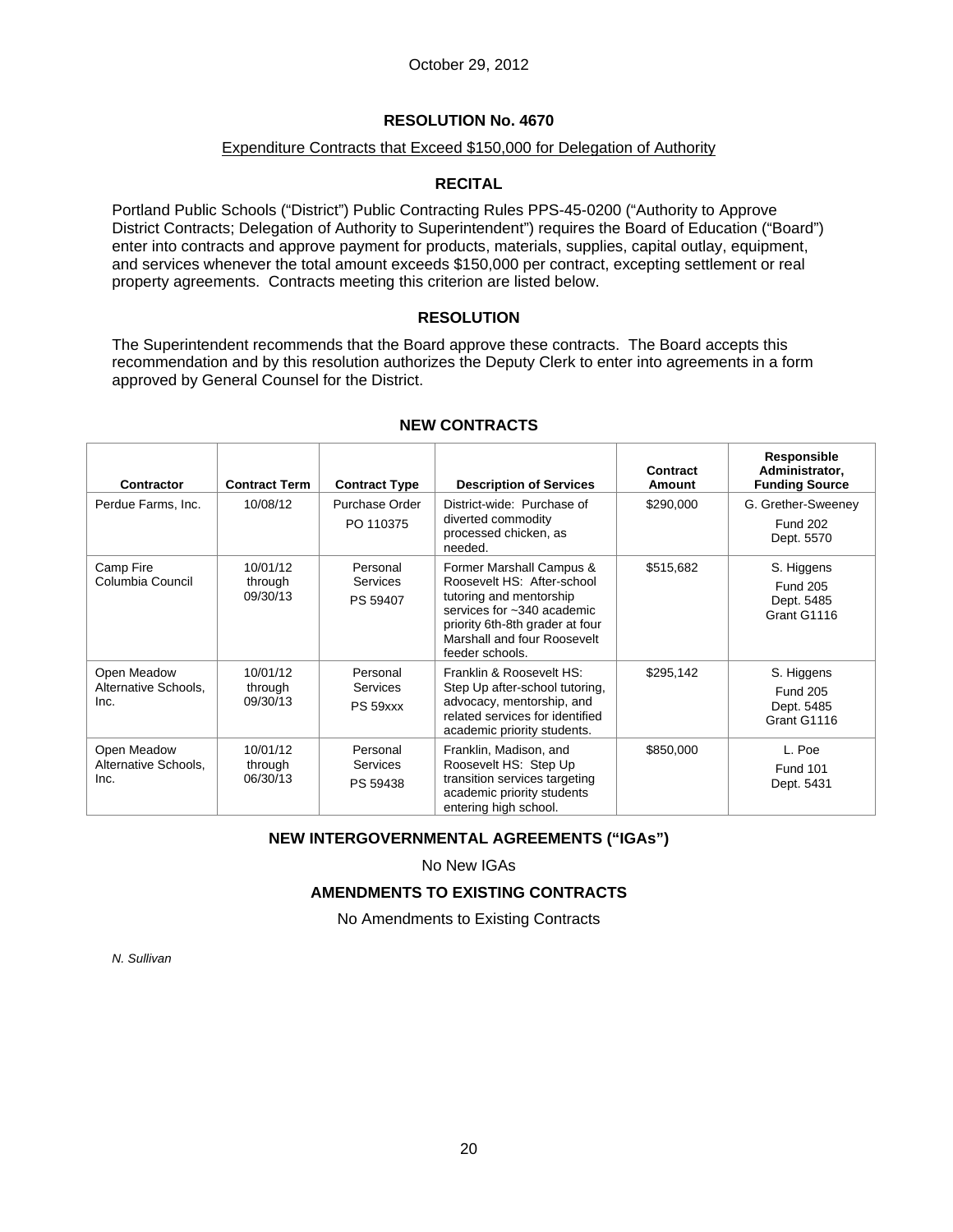### October 29, 2012

## Other Matters Requiring Board Action

The Superintendent RECOMMENDED adoption of the following items:

### Number 4671 through 4673

During the Committee of the Whole, Director Knowles moved and Director Adkins seconded the motion to adopt Resolution 4671. The motion was put to a voice vote and passed by a vote of 4-3 (vote: 4-yes, 3-no [Regan, Sargent, and Adkins], with Student Representative Garcia voting no, unofficial).

Director Regan moved and Director Sargent seconded the motion to adopt Resolutions 4672 and 4673. The motion was put to a voice vote and passed unanimously (vote: 7-yes, 0-no; with Student Representative Garcia voting yes, unofficial).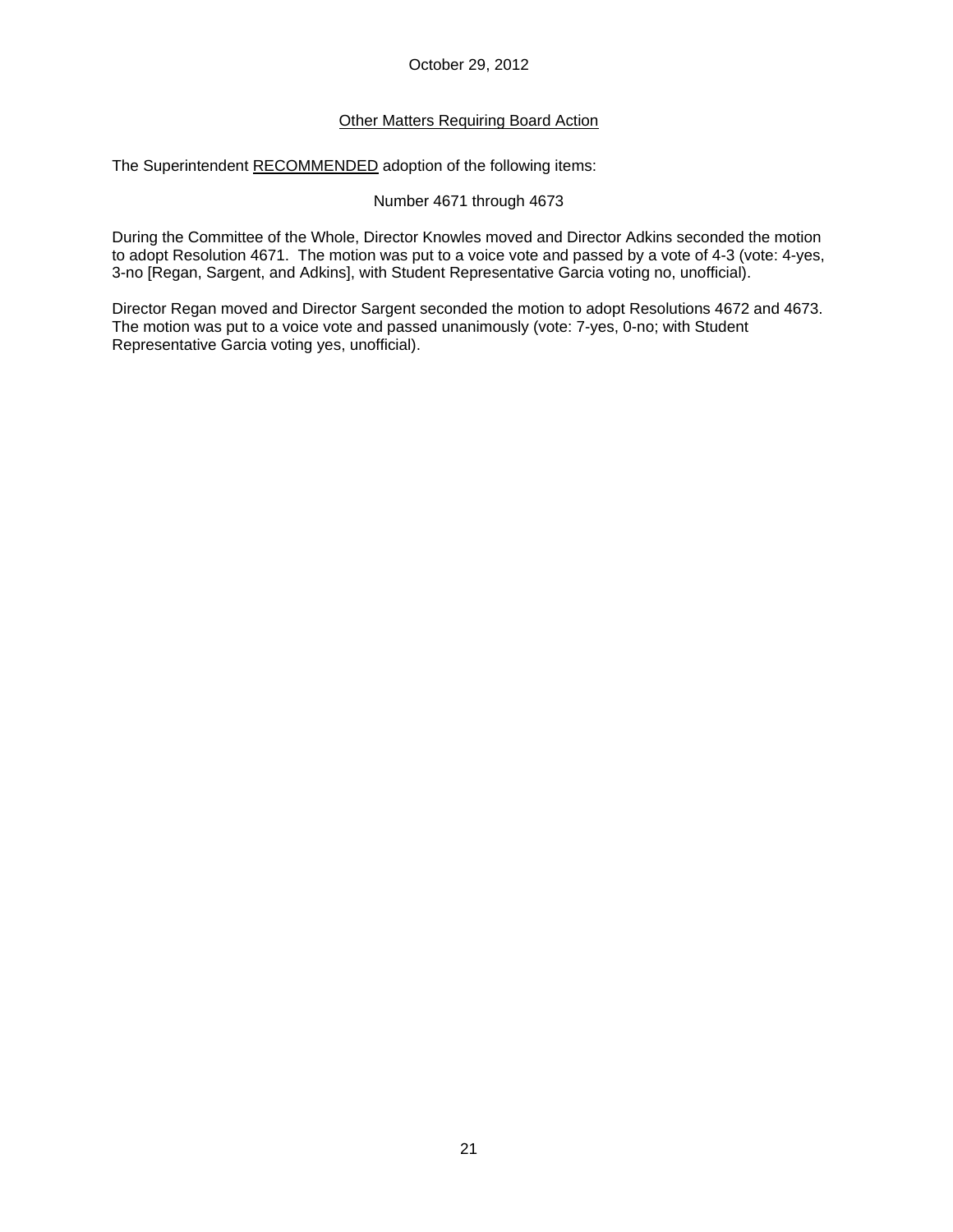#### Resolution to Revise 2012-2013 Achievement Compact Targets

## **RECITALS**

- A. In February 2012, the Legislature directed all K-12 districts to enter into annual achievement compacts with the Oregon Education Investment Board (OEIB) in order to focus funding and strategies at the state and local level on the achievement of the statewide education goals.
- B. As part of the achievement compacts, each district is required to set targets on a number of indicators by June 30, 2012 through their budget adoption process.
- C. The Board of Education approved achievement compact targets on June 25, 2012. In the resolution, the Board of Education stated the following, "The Board anticipates that these targets may need to be revised in October 2012 when we receive the final student achievement and graduation rate data from the 2011-12 school year."
- D. We have revised the achievement compact to reflect the achievement data from 2011-12, and the revised graduation rate data from 2010-11. We do not anticipate having final graduation rate data from the 2011-12 school year until January 2013.

## **RESOLUTION**

- 1. The Board of Education adopts the attached revised achievement compact and its targets for the 2012-13 school year.
- 2. The Board acknowledges that the legislative intent of the achievement compacts is that districts align resources and strategies to meet the targets for the indicators. However, our achievement compact acknowledges that PPS is only being funded at 74% of the QEM. In order to meet the targets of the achievement compact and the state's vision of 40/40/20 by 2025, there needs to be a greater investment in K-12 education at the state level.

*S. Higgens / M. Goff*